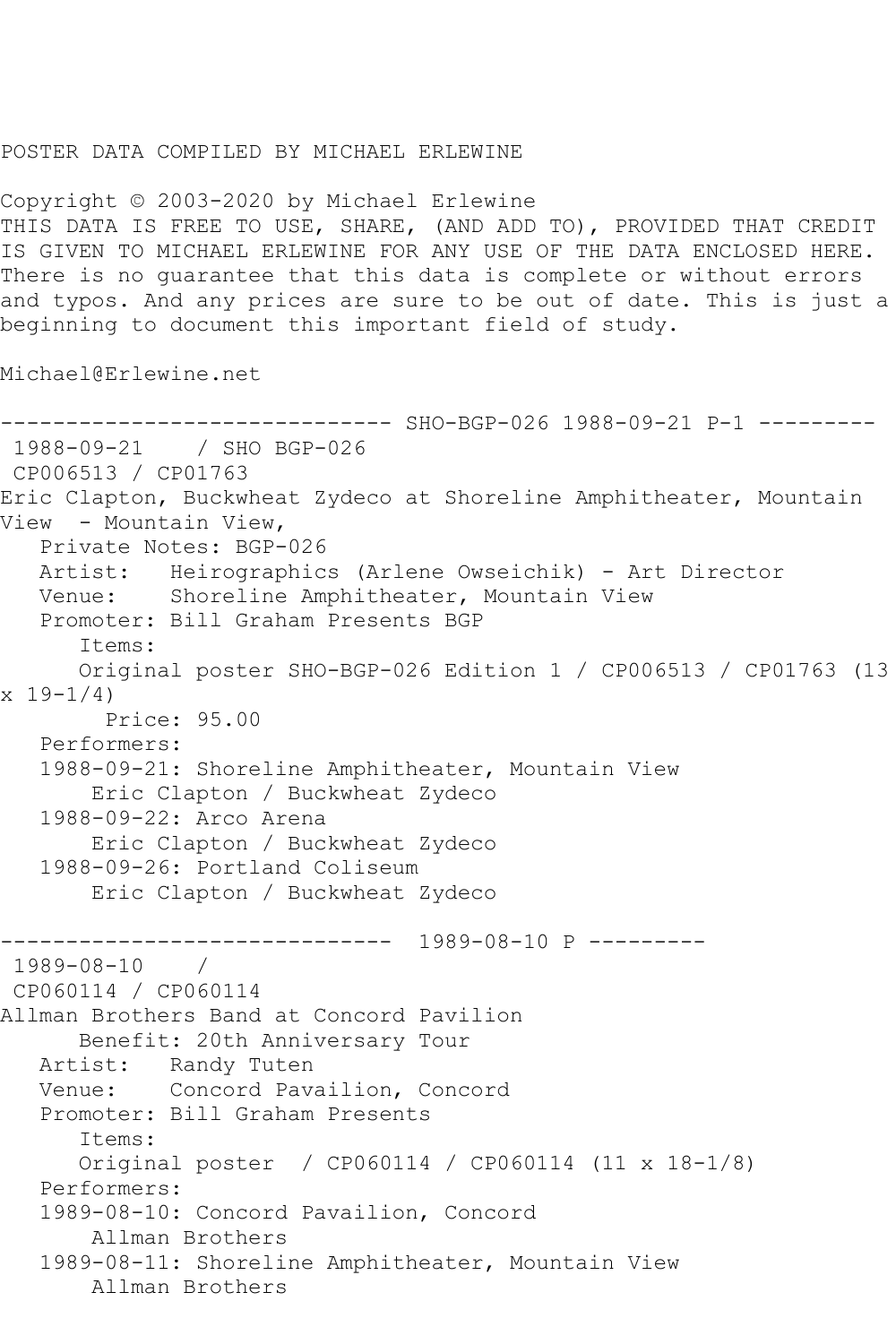1989-08-12: Cal Expo Amphitheater, Sacramento Allman Brothers ------------------------------ OAC-BGP-033-A 1989-09-09 P-1 -------- - 1989-09-09 / OAC BGP-033-A CP006519 / CP01769 Cure, Shelleyan Orphan at Oakland Coliseum - Oakland, CA Private Notes: BGP-033-A Artist: Arlene Owseichik -- Art Director<br>Venue: Oakland Coliseum Oakland Coliseum Promoter: Bill Graham Presents BGP Items: Original poster OAC-BGP-033-A Edition 1 / CP006519 / CP01769 (13 x 19-1/4) Price: 79.00 Performers: 1989-09-09: Oakland Coliseum Cure / Shelleyan Orphan 1989-09-10: Shoreline Amphitheater, Mountain View Cure / Shelleyan Orphan ------------------------------ SHO 1991-08-31 P-1 --------- 1991-08-31 / SHO CP015251 / ME0398 Lynyrd Skynyrd, Junkyard at Shoreline Amphitheater - Mountainview, CA Artist: Randy Tuten<br>Venue: Shoreline Am Shoreline Amphitheater, Mountain View Items: Original poster SHO Edition 1 / CP015251 / ME0398 Performers: 1991-08-31: Shoreline Amphitheater, Mountain View Lynyrd Skynyrd / Junkyard / Little Ceasar ------------------------------ SHO-BGP-059 1992-06-06 P-1 --------- 1992-06-06 & / SHO BGP-059 CP006536 / CP01786 New Orleans By The Bay (Fourth Annual) at Shoreline, Mountainview, CA Private Notes: BGP-059 Series: 4th Annual Artist: Elsa Bouman Venue: Shoreline Amphitheater, Mountain View Promoter: Bill Graham Presents BGP Items: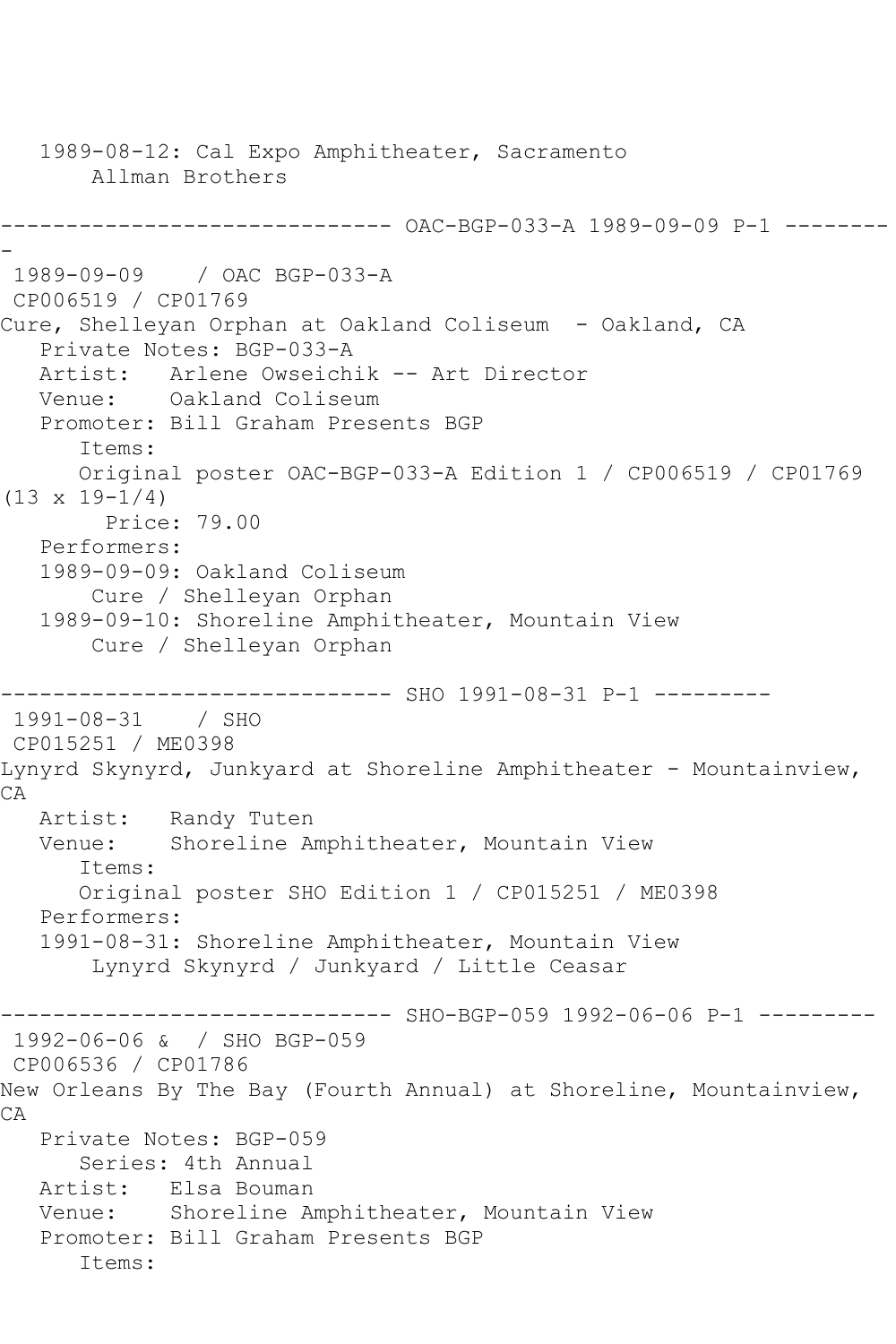Original poster SHO-BGP-059 Edition 1 / CP006536 / CP01786 (13  $x 19 - 1/4$ 

Price: 53.00

Performers:

1992-06-06 &: Shoreline Amphitheater, Mountain View

 Neville Brothers / Al Rappone / Zydeco Expressmen / Ann Dyer / Bo Grumpus / Bob Lowery / Bob Mielke / New Bearcats / California Cajun Orchestra / Cats and Jammers / Chef Paul Prudhomme / K-Paul's Louisiana Kitchen / C.J. Chenier / Red Hot Louisiana Band / Clint Baker / New Orleans Jazz Band / East Bay Honor Band / Gospel Hummingbirds / Gunn High School Jazz Band / Henry Butler / Igor's Jazz Cowboys / Jackie Coon Quintet / Jazz Band Ball Orchestra / Lincoln Street Brass Band / Mal Sharpe / Big Money In Dixieland / Marc and Ann Savoy / Mitch Woods / Rocket 88 / Narvin Kimball / Nathan and the Zydeco / Cha Chas / Oakland Interfaith Gospel Choir / Pat Yankee / Philadelphia / Jerry Ricks / Queen Ida / Zydeco Band / Ray Skejlbred / San Antone Rose / San Francisco School of the Arts Jazz Band / Simcha Klezmer Band / Skunk Creek Jazz Band / Steve Kritzer / Third Ear / Thursday Night Bop Octet / Valerie Litchfield / Zenith New Orleans Parade Band

----------- SHO-BGP-063 1992-09-03 P ---------1992-09-03 / SHO BGP-063 CP015233 / ME0380 Eric Clapton, Curtis Stigers at Shoreline Amphitheater - Mountainview, CA Private Notes: BGP-063 Artist: Whit Clifton Venue: Shoreline Amphitheater, Mountain View Promoter: Bill Graham Presents Items: Original poster SHO-BGP-063 / CP015233 / ME0380 Price: 158.00 Original poster SHO-BGP-063 Edition 1 / CP006540 / CP01790 Performers: 1992-09-03 1992-09-04: Shoreline Amphitheater, Mountain View Eric Clapton / Curtis Stigers ------------------------------ SHO-BGP-078 1993-09-12 P-1 --------- 1993-09-12 / SHO BGP-078 CP006553 / CP01803 Steely Dan at Shoreline Amphitheater - Mountainview, CA Private Notes: BGP-078 Artist: Matt Foster Venue: Shoreline Amphitheater, Mountain View Promoter: Bill Graham Presents BGP Items: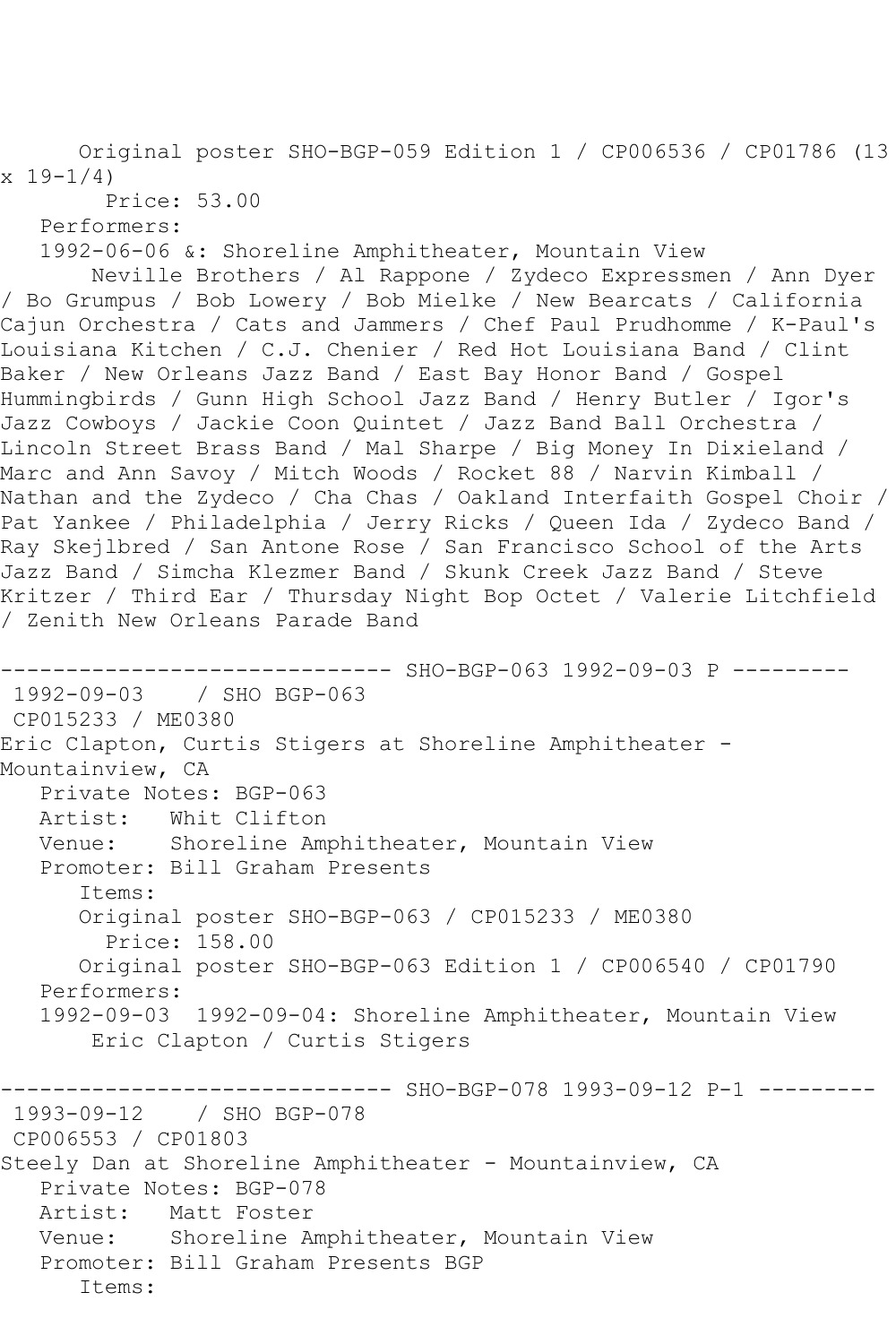Original poster SHO-BGP-078 Edition 1 / CP006553 / CP01803 (13  $x 19 - 1/4$  Price: 105.00 Performers: 1993-09-12: Shoreline Amphitheater, Mountain View Steely Dan ------------------------------ 1994-07-31 P --------- 1994-07-31 / CP060077 / CP060077 Horde Festival 1994 Artist: Hang Em High Posters Venue: Shoreline Amphitheater, Mountain View Promoter: Pepsi Music Festival / Budweiser / KRON / Bass Tickets Items: Original poster / CP060077 / CP060077 (17-1/8 x 22-1/2) Performers: 1994-07-31: Shoreline Amphitheater, Mountain View Allman Brothers / Sheryl Crow / Black Crowes / Blues Traveler / Cycomotogoat / 2 P.C. / Aprils Motel Room / Ugly Americans / Screamin' Cheetah Wheelies / Big Head Todd and the Monsters ------------------------------ -PCL-058 1995-01-19 P --------- 1995-01-19 / PCL-058 CP009293 / CP06461 Grateful Dead at Las Vegas, Nevada - Las Vegas, NV Private Notes: \* Signed Artist: Alton Kelley Venue: Las Vegas, Nevada Promoter: Art Rock PCL Series Items: Original poster -PCL-058 / CP009293 / CP06461 Price: 125.00 Performers: 1995-01-19 1995-01-21: Las Vegas, Nevada Set: PCL Grateful Dead 1995-01-24 1995-01-26: Seattle Grateful Dead 1995-01-28 1995-01-29: Portland, OR Grateful Dead 1995-02-02 1995-02-04: Shoreline Amphitheater, Mountain View Grateful Dead ------------------------------ SHO-BGP-110-O 1995-04-30 P-1 -------- - 1995-04-30 / SHO BGP-110-O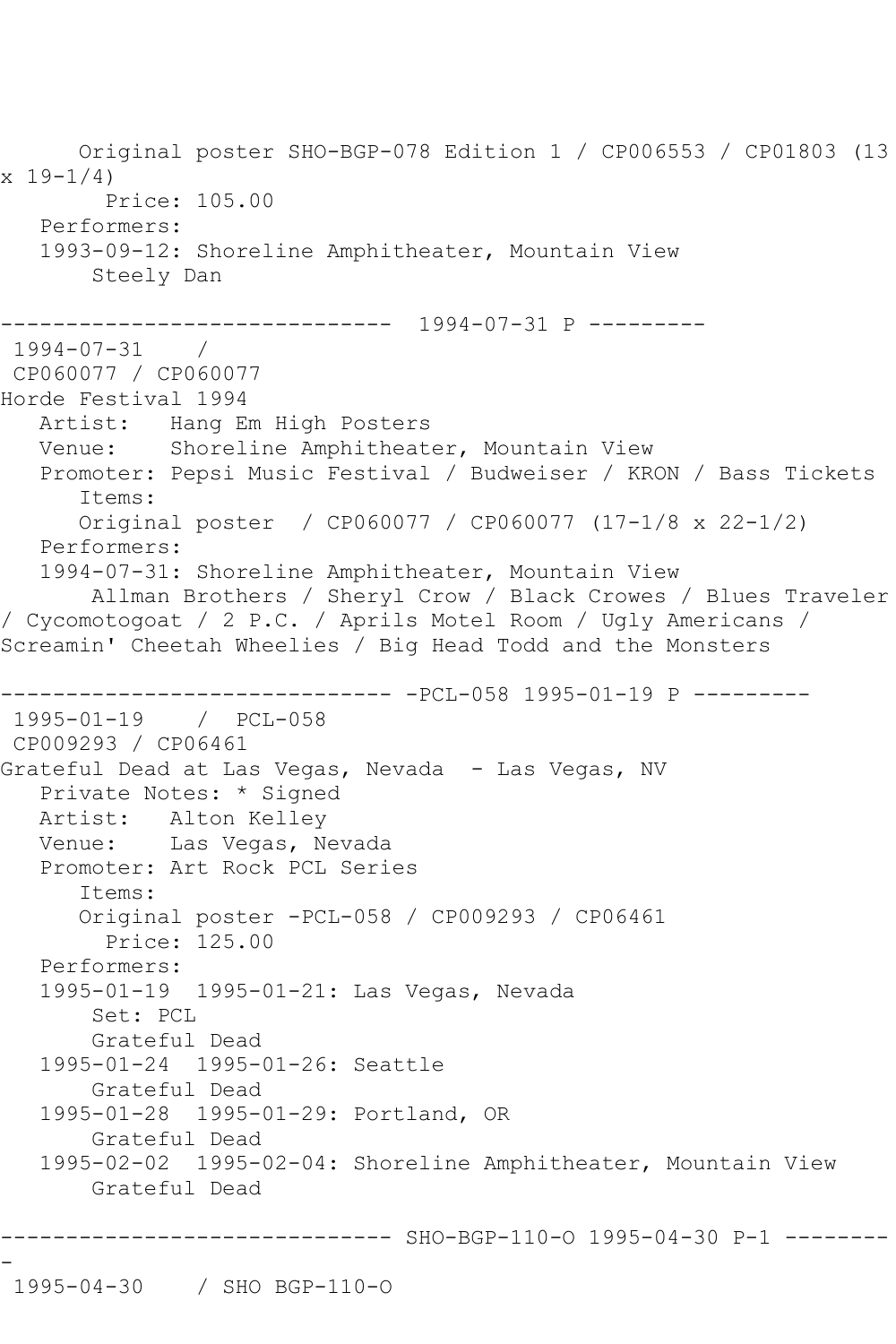CP005861 / CP01110 Tom Petty, Jayhawks at Shoreline Amphitheater, Mountain View - Mountain View, Private Notes: BGP-110-O Artist: Arlene Owseichik -- Art Director Venue: Shoreline Amphitheater, Mountain View Promoter: Bill Graham Presents BGP Items: Original poster SHO-BGP-110-O Edition 1 / CP005861 / CP01110 (16 x 23-3/8) Price: 132.00 Performers: 1995-04-30: Shoreline Amphitheater, Mountain View Tom Petty / Jayhawks 1995-06-12: Reno Hilton Amphitheater Tom Petty / Taj Mahal 1995-05-01: Cal Expo Amphitheater, Sacramento Tom Petty 1995-06-13: Shoreline Amphitheater, Mountain View Tom Petty ------------------------------ SHO-BGP-113-O 1995-05-15 P-1 -------- - 1995-05-15 / SHO BGP-113-O CP005856 / CP01105 R.E.M., Sonic Youth at Shoreline Amphitheater - Mountainview, CA Notes: This is three shows in one, held together by perforations. Oversize Private Notes: BGP-113-O Artist: Rex Ray Venue: Shoreline Amphitheater, Mountain View Promoter: Bill Graham Presents BGP Items: Original poster SHO-BGP-113-O Edition 1 / CP005856 / CP01105 (18 x 36) Price: 132.00 Performers: 1995-05-15 1995-05-17: Shoreline Amphitheater, Mountain View R.E.M. / Sonic Youth ------------------------------ SHO-BGP-125-O 1995-08-13 P-1 -------- - 1995-08-13 / SHO BGP-125-O CP005862 / CP01111 Live, P.J. Harvey at Shoreline Amphitheater - Mountainview, CA Notes: Oversize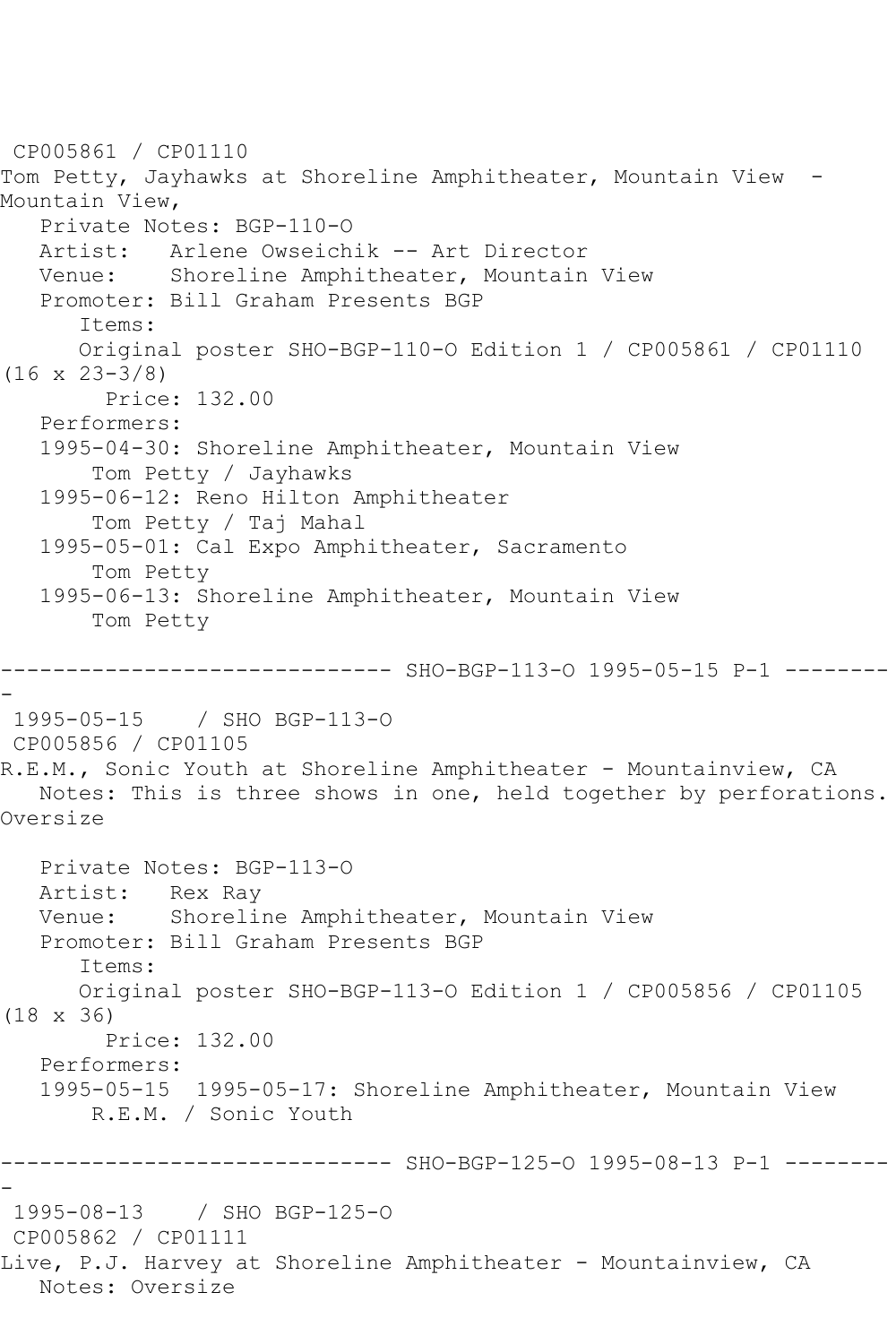Private Notes: BGP-125-O Artist: Rex Ray Venue: Shoreline Amphitheater, Mountain View Promoter: Bill Graham Presents BGP Items: Original poster SHO-BGP-125-O Edition 1 / CP005862 / CP01111 (20 x 28) Price: 52.00 Performers: 1995-08-13: Shoreline Amphitheater, Mountain View Live / P.J. Harvey / Veruca Salt ------------------------------ MGM-BGP-128 1995-08-24 P-1 --------- 1995-08-24 / MGM BGP-128 CP005874 / CP01123 Steve Miller Blues Band, Doobie Brothers at MGM Grand Arena - Sacramento, CA Notes: Oversize Private Notes: BGP-128 Artist: Randy Tuten Venue: MGM Grand Arena Promoter: Bill Graham Presents BGP Items: Original poster MGM-BGP-128 Edition 1 / CP005874 / CP01123 (18 x 28) Price: 105.00 Performers: 1995-08-24: MGM Grand Arena Steve Miller Blues Band / Doobie Brothers 1995-09-02: Boise State Pavilion 1995-09-06: Concord Pavailion, Concord 1995-09-09: Shoreline Amphitheater, Mountain View 1995-09-08: Cal Expo Amphitheater, Sacramento ------------------------------ SHO-BGP-127 1995-09-01 P-1 --------- 1995-09-01 / SHO BGP-127 CP006591 / CP01841 Rat Dog, Bob Weir at Shoreline Amphitheater - Mountainview, CA Private Notes: BGP-127 Artist: Jim Phillips Venue: Shoreline Amphitheater, Mountain View Promoter: Bill Graham Presents BGP Items: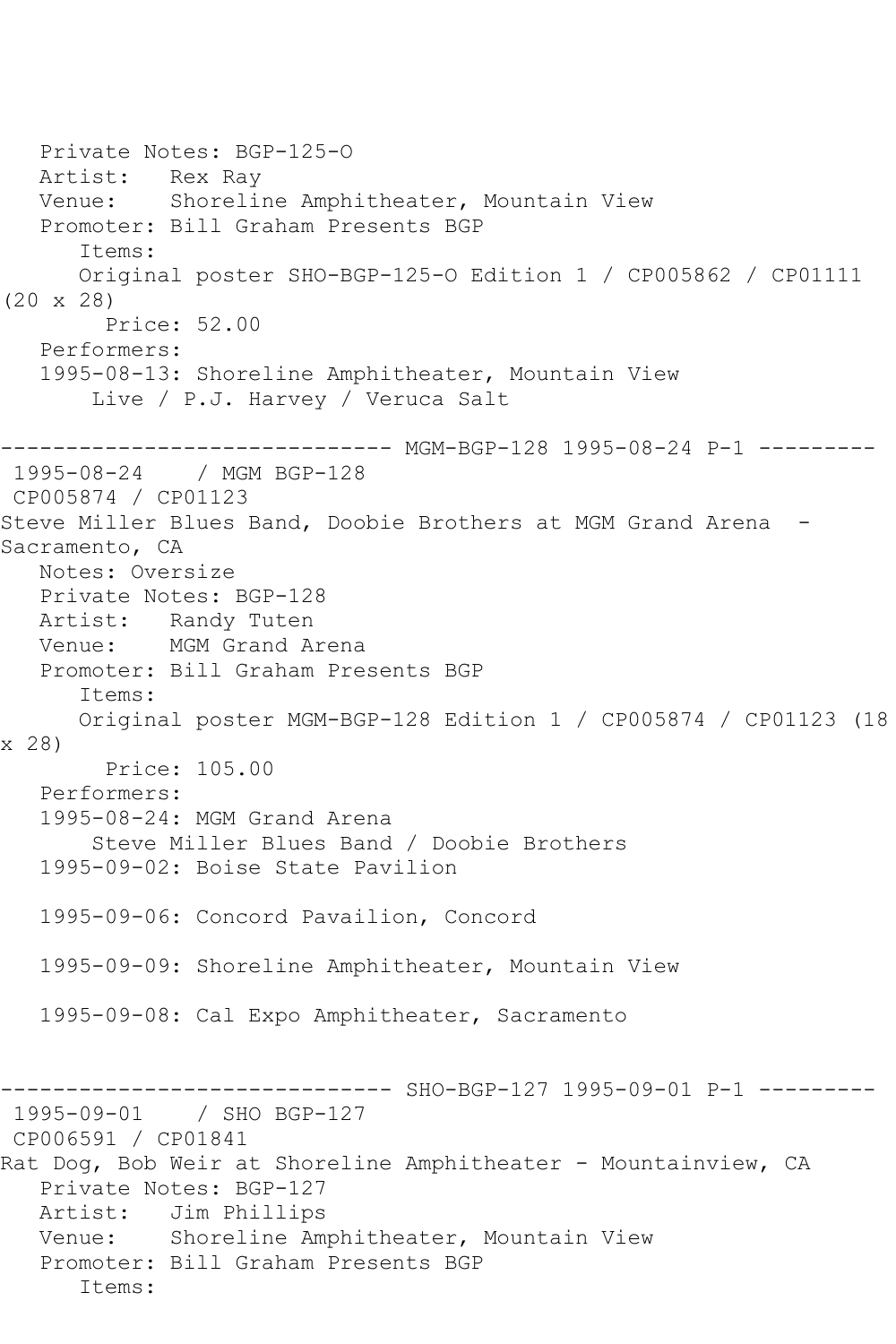Original poster SHO-BGP-127 / CP004441 / CD05612 (13 x 19-1/4) Original poster SHO-BGP-127 Edition 1 / CP006591 / CP01841 (13  $x 19 - 1/4$  Price: 53.00 Performers: 1995-09-01 1995-09-02: Shoreline Amphitheater, Mountain View Rat Dog / Bob Weir / Rob Wasserman / Vince Welnick / Prairie Prince / Matthew Kelly / Jay Lane / Second Sight ------------------------------ SHO-BGP-128-A-O 1995-09-03 P-1 ------  $- - -$ 1995-09-03 / SHO BGP-128-A-O CP005873 / CP01122 Horde Festival 1995: Black Crowes, Blues Traveler at Shoreline Amphitheater Private Notes: BGP-128-A-O Other: Festival Artist: Chuck Sperry Venue: Shoreline Amphitheater, Mountain View Promoter: Bill Graham Presents BGP Items: Original poster SHO-BGP-128-A-O Edition 1 / CP005873 / CP01122 (21 x 27) Price: 79.00 Performers: 1995-09-03: Shoreline Amphitheater, Mountain View Black Crowes / Blues Traveler / Ziggy Marley / Melody Makers / Taj Mahal / Wilco / Mother Hips / Joan Osborne / Jono Manson ------------------------------ CEAS-BGP-130-O 1995-09-27 P-1 ------- -- 1995-09-27 / CEAS BGP-130-O CP005872 / CP01121 Phish at Cal Expo Amphitheater, Sacramento - Sacramento, CA Notes: Oversize Private Notes: BGP-130-O Artist: Christopher Peterson Venue: Cal Expo Amphitheater, Sacramento Promoter: Bill Graham Presents BGP Items: Original poster CEAS-BGP-130-O Edition 1 / CP005872 / CP01121 (20-3/8 x 28-1/8) Price: 153.00 Performers: 1995-09-27: Cal Expo Amphitheater, Sacramento Phish 1995-09-30: Shoreline Amphitheater, Mountain View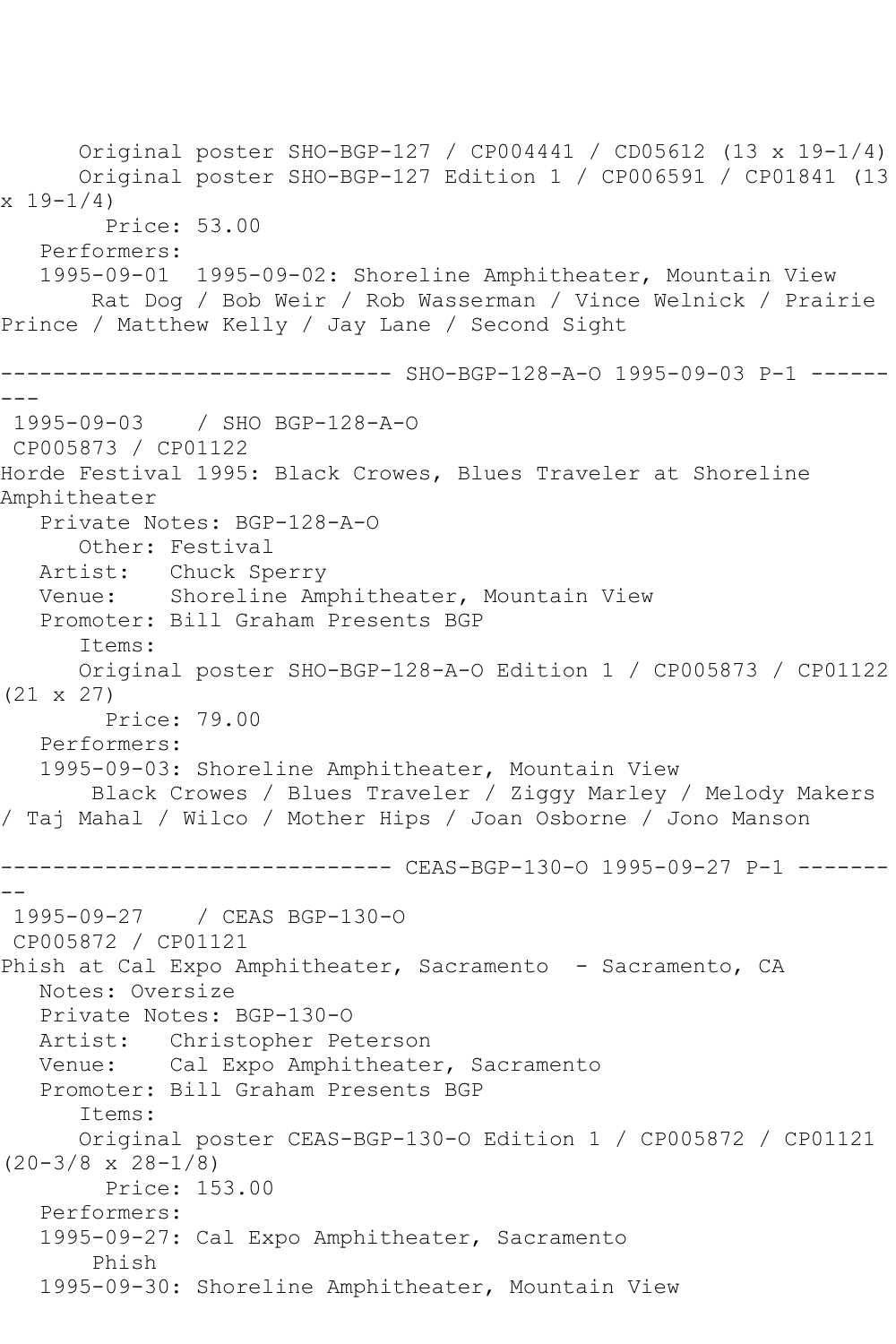Phish 1995-10-08: Adams Fieldhouse Phish ------------------------------ SHO-BGP-132-O 1995-10-21 P-1 -------- - 1995-10-21 / SHO BGP-132-O CP005845 / CP01094 David Bowie, Nine Inch Nails at Shoreline Amphitheater - Mountainview, CA Notes: Oversize Private Notes: BGP-132-O Artist: Rex Ray Venue: Shoreline Amphitheater, Mountain View Promoter: Bill Graham Presents BGP Items: Original poster SHO-BGP-132-O Edition 1 / CP005845 / CP01094 (20 x 28) Price: 79.00 Performers: 1995-10-21: Shoreline Amphitheater, Mountain View David Bowie / Nine Inch Nails / Prick ------------------------------ SHO 1996-05-30 P-1 --------- 1996-05-30 / SHO CP015160 / ME0307 Lynyrd Skynyrd, Doobie Brothers at Shoreline Amphitheater - Mountainview, CA Venue: Shoreline Amphitheater, Mountain View Items: Original poster SHO Edition 1 / CP015160 / ME0307 Performers: 1996-05-30: Shoreline Amphitheater, Mountain View Lynyrd Skynyrd / Doobie Brothers ------------------------------ SHO-BGP-095-O 1996-06-06 P-1 -------- - 1996-06-06 / SHO BGP-095-O CP005846 / CP01095 Eagles at Shoreline Amphitheater, Mountain View - Mountain View, Notes: Oversize Private Notes: BGP-095-O Artist: Randy Tuten Venue: Shoreline Amphitheater, Mountain View Promoter: Bill Graham Presents BGP Items: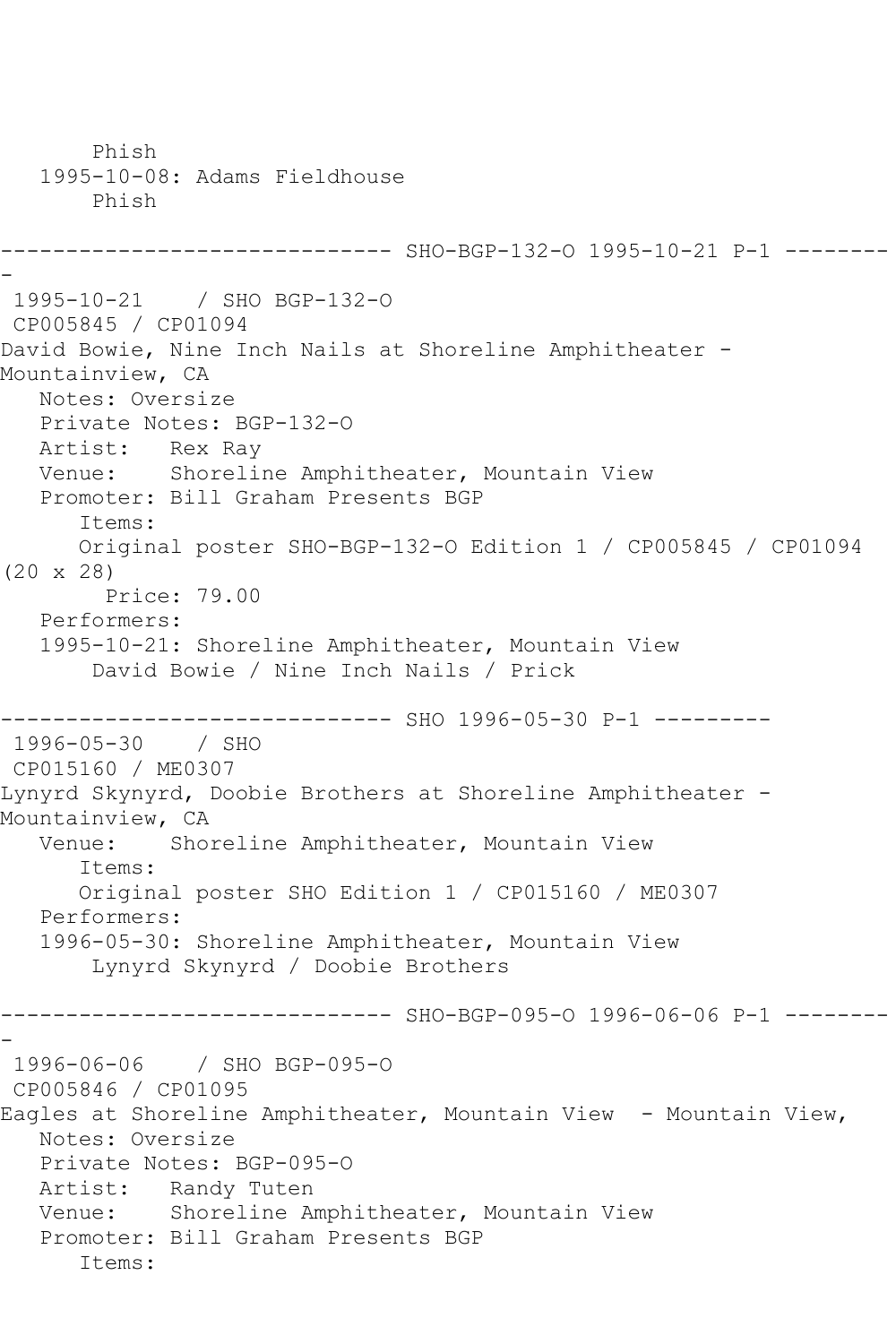Original poster SHO-BGP-095-O Edition 1 / CP005846 / CP01095 (20-7/8 x 29) Price: 210.00 Performers: 1996-06-06 1996-06-12: Shoreline Amphitheater, Mountain View Eagles ------------------------------ SHO 1996-06-29 P-1 --------- 1996-06-29 / SHO CP021264 / XM19960629 Scorpions, Alice Cooper at Shoreline Amphitheater - Mountainview, CA Venue: Shoreline Amphitheater, Mountain View Items: Original poster SHO Edition 1 / CP021264 / XM19960629 SHO / NONE / XM1996062 Performers: 1996-06-29: Shoreline Amphitheater, Mountain View Scorpions / Alice Cooper ------------------------------ SHO-BGP-149 1996-07-28 P --------- 1996-07-28 / SHO BGP-149 CP006607 / CP01857 5th Annual Horde Festival: Blues Traveler, David Matthews Band at Shoreline Amphitheater - Mountainview, CA Private Notes: BGP-149 ?? Event: 5th Horde Festival 1996<br>Artist: Joel Elrod Artist: Joel Elrod Venue: Shoreline Amphitheater, Mountain View Promoter: Bill Graham Presents BGP Items: Original poster SHO-BGP-149 / CP006607 / CP01857 Price: 105.00 Original poster SHO-BGP-149 Edition 1 / CP006608 / CP01858 Performers: 1996-07-28 1996-07-29: Shoreline Amphitheater, Mountain View Blues Traveler / Dave Matthews band / Lenny Kravitz / Roasted Root / Rickie Lee Jones 1996-07-29: Pete Drog and the Sinners / Jono Manson 1996-07-28: Leftover Salmon / Medeski Martin and Wood / Super 8 ------ SHO-BGP-151 1996-08-15 P-1 ---------1996-08-15 / SHO BGP-151 CP006610 / CP01860 Sting, Geggy Tah at Shoreline Amphitheater - Mountainview, CA Private Notes: BGP-151 Artist: Harry Rossit Venue: Shoreline Amphitheater, Mountain View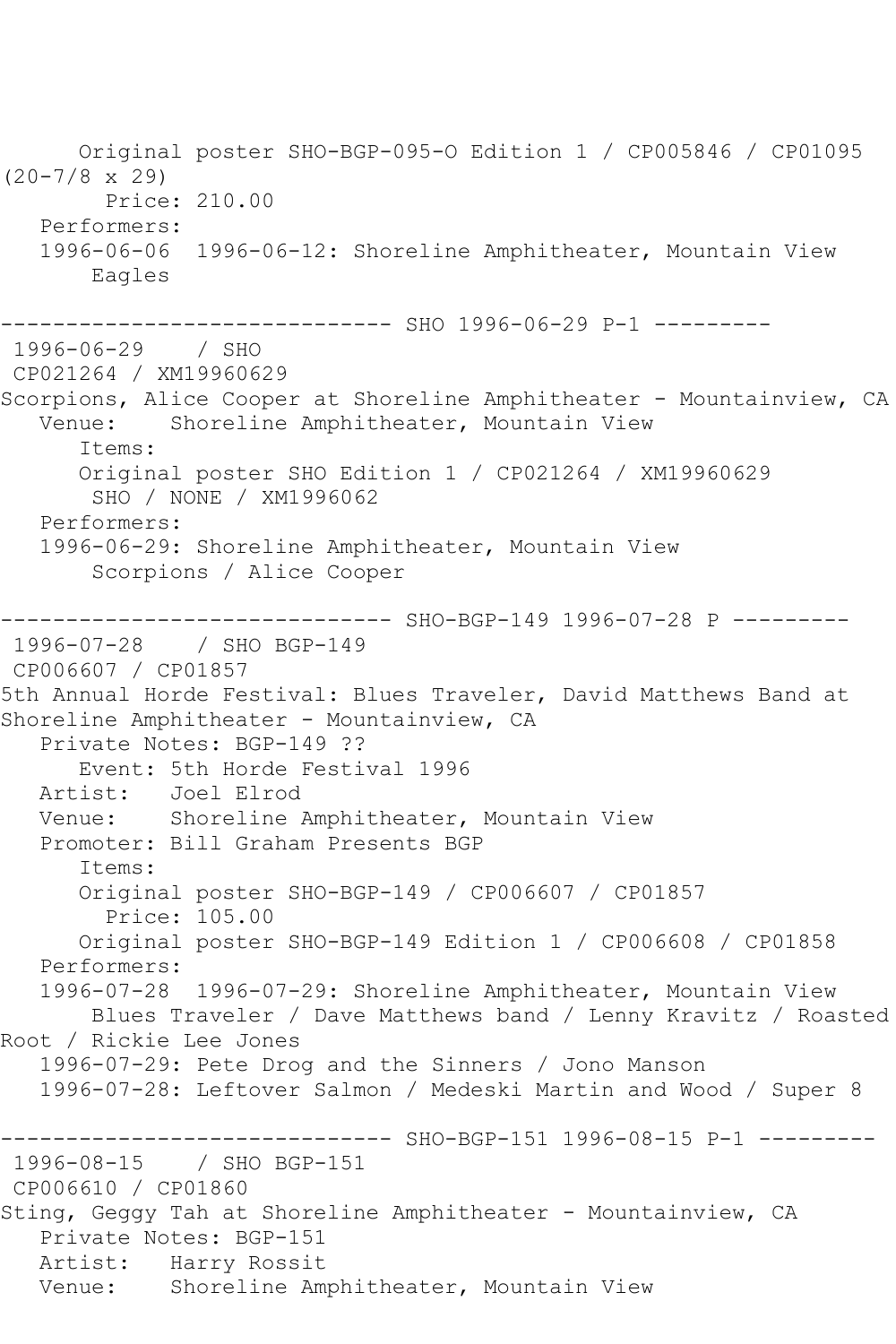Promoter: Bill Graham Presents BGP Items: Original poster SHO-BGP-151 Edition 1 / CP006610 / CP01860 (13  $x 19-1/4$  Price: 63.00 Performers: 1996-08-15: Shoreline Amphitheater, Mountain View Sting / Geggy Tah ------------------------------ -BGP-154 1996-08-28 P-1 --------- 1996-08-28 / BGP-154 CP006613 / CP01863 Celine Dion at Concord - Concord, CA Private Notes: BGP-154 Artist: Arlene Owseichik -- Art Director Venue: Concord Promoter: Bill Graham Presents BGP Items: Original poster -BGP-154 Edition 1 / CP006613 / CP01863 (13 x 19-1/4) Price: 46.00 Performers: 1996-08-28: Concord Celine Dion 1996-08-29: Shoreline Amphitheater, Mountain View Celine Dion ------------------------------ CEAS-BGP-156-O 1996-09-18 P-1 ------- -- 1996-09-18 / CEAS BGP-156-O CP005869 / CP01118 Hootie and the Blowfish, Fairweather Johnson at California Exposition (Cal Expo) - Sacramento, CA Notes: Oversize Private Notes: BGP-156-O Artist: Christopher Peterson Venue: Cal Expo Amphitheater, Sacramento Promoter: Bill Graham Presents BGP Items: Original poster CEAS-BGP-156-O Edition 1 / CP005869 / CP01118 (22-5/8 x 29-1/2) Price: 132.00 Performers: 1996-09-18: Cal Expo Amphitheater, Sacramento Hootie and the Blowfish / Fairweather Johnson / Flecktones 1996-09-20: Sacramento Valley Amphitheater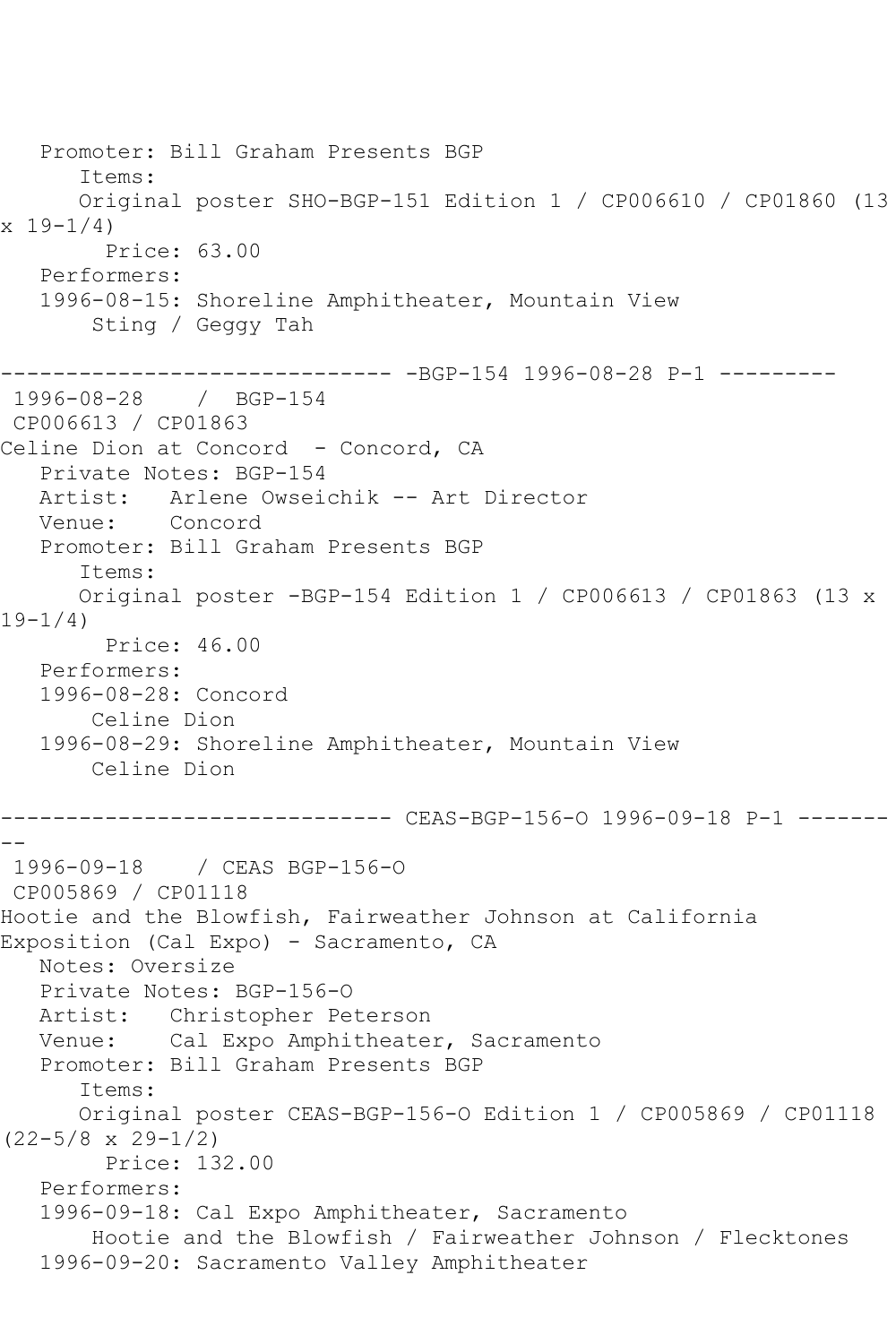------------------------------ CEAS-BGP-157 1996-09-20 P-1 --------- 1996-09-20 / CEAS BGP-157 CP006615 / CP01865 Brooks and Dunn, Jo Dee Messina at Cal Expo Amphitheater, Sacramento - Sacramento, CA Private Notes: BGP-157 Artist: Randy Chavez Venue: Cal Expo Amphitheater, Sacramento Promoter: Bill Graham Presents BGP Items: Original poster CEAS-BGP-157 Edition 1 / CP006615 / CP01865 (13 x 19-1/4) Price: 105.00 Performers: 1996-09-20: Cal Expo Amphitheater, Sacramento Brooks and Dunn / Jo Dee Messina / David Lee Murphy 1996-09-21: Shoreline Amphitheater, Mountain View Brooks and Dunn / Jo Dee Messina / David Lee Murphy 1996-09-22: Concord Pavailion, Concord Brooks and Dunn / David Lee Murphy / Jo Dee Messina ------------------------------ SHO 1997-06 P-1 --------- 1997-06 CP004477 / CD05648 Shoreline, Steve Miller Blues Band at Shoreline Amphitheater - Mountainview, CA Notes: Chet Helms asked me to be Summer of Love art director. Jim Phillips Artist: Jim Phillips Venue: Shoreline Amphitheater, Mountain View Items: Original poster SHO Edition 1 / CP004477 / CD05648 Original poster SHO Edition 1 / CP004478 / CD05649 Performers: 1997-06: Shoreline Amphitheater, Mountain View Shoreline Amphitheater, Mountain View / Steve Miller Blues Band / Neil Young ------------------------------ SHO-BGP-166 1997-06-06 P-1 --------- 1997-06-06 / SHO BGP-166 CP006622 / CP01872 Bush, Veruca Salt at Shoreline Amphitheater - Mountainview, CA Private Notes: BGP-166 Event: New Orleans by the Ban 1997 Food and Music Festival Artist: Arlene Owseichik -- Art Director Venue: Shoreline Amphitheater, Mountain View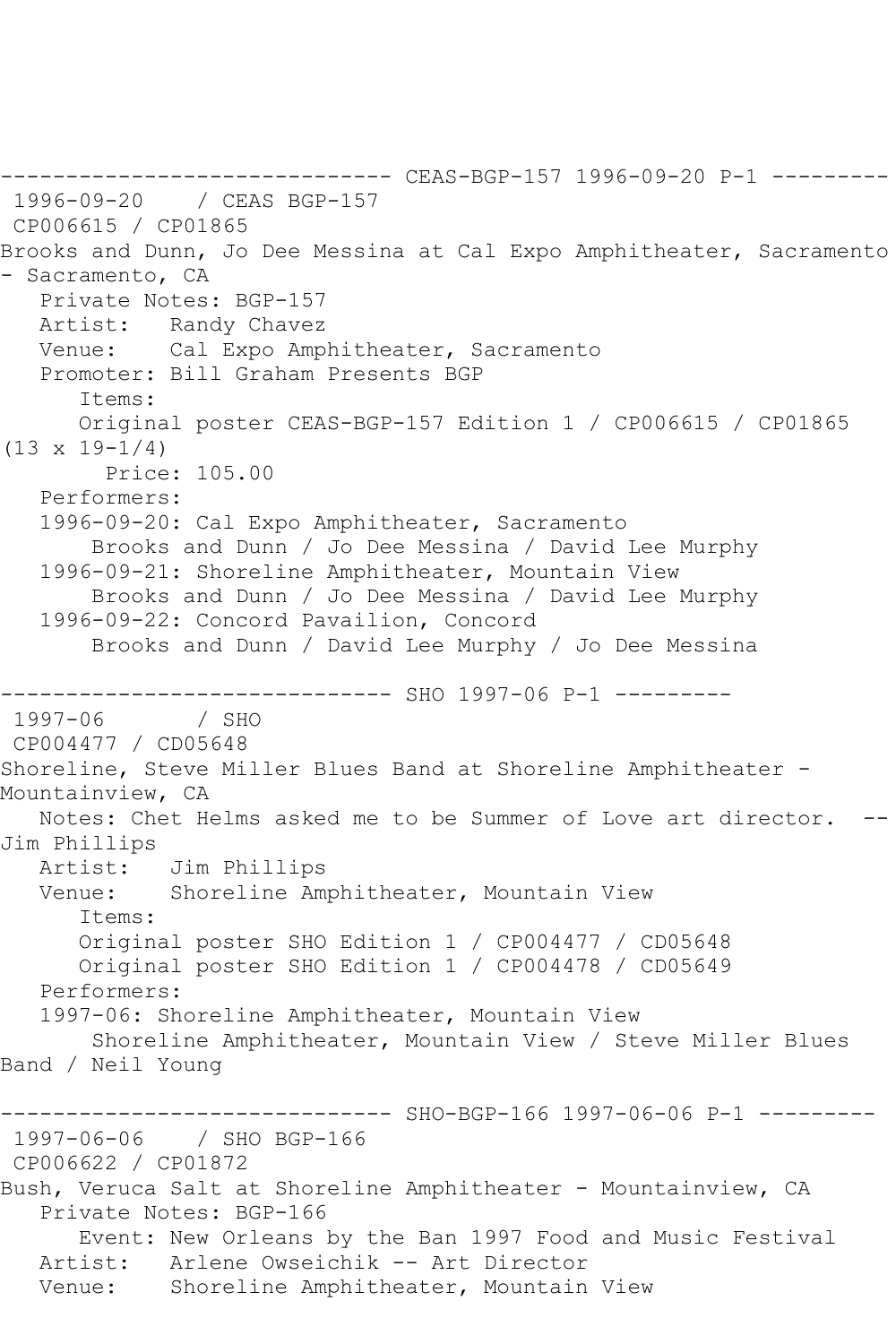```
 Promoter: Bill Graham Presents BGP
       Items:
       Original poster SHO-BGP-166 Edition 1 / CP006622 / CP01872 (13 
x 19-1/4)
         Price: 35.00
   Performers:
   1997-06-06 1997-07-31: Shoreline Amphitheater, Mountain View
        Bush / Veruca Salt / Souls
   1997-06-21: Preservation Hall Jazz Band
   1997-06-22: Neville Brothers / Staple Singers
   1997-07-04: San Francisco Symphony / Fireworks Display
   1997-07-06: Dave Matthews band / Los Lobos
   1997-07-08: Celebration of Womenws Music / Lilith Fair / Sarah 
McLachlan / Tracy Chapman / Jewel / Suzanne Vega / Paula Cole
   1997-07-11: Horde Festival / Neil Young / Crazy Horse / Primus / 
Big Head Todd and the Monsters / Monsters / Squirrel Nut Zippers / 
Toad and the Wet Sprocket / Morphine / Ben Folds
   1997-07-12: Steve Miller Blues Band / Eric Johnson / House of 
Blues Smokin Grooves Tour / George Clinton / P-Funk Allstars
   1997-07-26: Landng of the Mothership / Cypress Hill / Erykah Badu 
/ Brand New Heavies / Roots / Foxy Brown / Cru
   1997-07-31: Phish
------------------------------ SHO-BGP-168-O 1997-07-08 P-1 --------
-
1997-07-08 / SHO BGP-168-O
CP005855 / CP01104
Lilith Fair, Sarah McLachlan at Shoreline Amphitheater, Mountain 
View - Mountain View,
   Private Notes: BGP-168-O
      Other: Festival
   Artist: Amacker Bullwinkle
   Venue: Shoreline Amphitheater, Mountain View
   Promoter: Bill Graham Presents BGP
       Items:
      Original poster SHO-BGP-168-O Edition 1 / CP005855 / CP01104 
(13 \times 19 - 1/4) Price: 105.00
   Performers:
   1997-07-08: Shoreline Amphitheater, Mountain View
        Lilith Fair / Sarah McLachlan / Tracy Chapman / Jewel / Paula 
Cole / Suzanne Vega / Cassandra Wilson / Mudgirl / Kinnie Starr / 
Lauren Koffman / Leah Andreone
                    ------------------------------ SHO 1997-08 P-1 ---------
1997-08 / SHO 
CP004382 / CD05553
```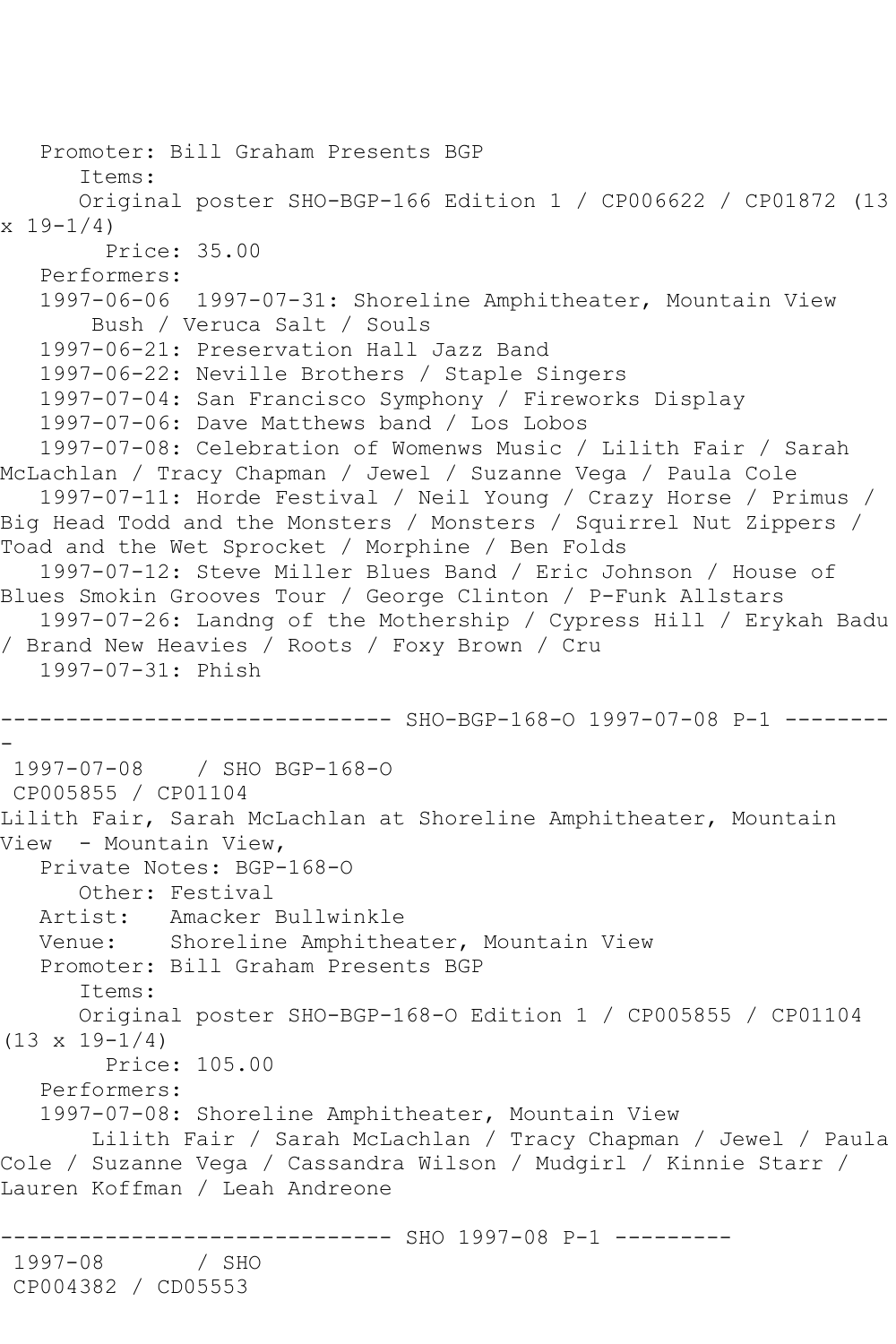Shoreline, King at Shoreline Amphitheater - Mountainview, CA Notes: Shoreline tied my hands with these calendar posters. -- Jim Phillips Artist: Jim Phillips<br>Venue: Shoreline Am Shoreline Amphitheater, Mountain View Items: Original poster SHO Edition 1 / CP004382 / CD05553 SHO / CP013762 / JP034 Performers: 1997-08: Shoreline Amphitheater, Mountain View Shoreline Amphitheater, Mountain View / King / B.B. / Lynyrd Skynyrd ------------------------------ SHO-BGP-169 1997-08-02 P-1 --------- 1997-08-02 / SHO BGP-169 CP006623 / CP01873 Further Festival, Black Crowes at Shoreline Amphitheater, Mountain View - Mountain View, Private Notes: BGP-169 Artist: Jim Phillips Venue: Shoreline Amphitheater, Mountain View Promoter: Bill Graham Presents BGP Items: Original poster SHO-BGP-169 Edition 1 / CP006623 / CP01873 (13 x 19-1/4) Price: 46.00 Performers: 1997-08-02 1997-08-30: Shoreline Amphitheater, Mountain View Further Festival / Black Crowes / Ratdog / Mickey Hart / Bruce Hornsby / Moe / Jorma Kaukonen / Michael Falzarano / Sherri Jackson / Arlo Guthrie 1997-08-09: Alan Jackson / Le Ann Rimes 1997-08-16: Lollapallza / Rob / Tool / Snoop Doggy Dog / Tricky / Korn / James / Julian and Damian Marley / Uprising Band 1997-08-23: Blues Music Festival / B.B. King / Robert Cray Band / Memphis Horns / Jimmie Ray Vaughan / Jay Geils / Magic Kick / Blues Time / Lynyrd Skynyrd / Kenny Wayne Shepherd / Paul Rodgers 1997-08-29: Alice Cooper / Dokken / Slaughter / Warrant 1997-09-30: Sinbad's Soul Music Festival / Sinbad / Earth Wind and Fire / Larry Graham / Denise Williams ------------------------------ RENO-BGP-171 1997-08-20 P-1 --------- 1997-08-20 / RENO BGP-171 CP006625 / CP01875 B.B. King, Robert Cray Band at Reno Hilton Amphitheater - Reno, NV Private Notes: BGP-171

Other: Festival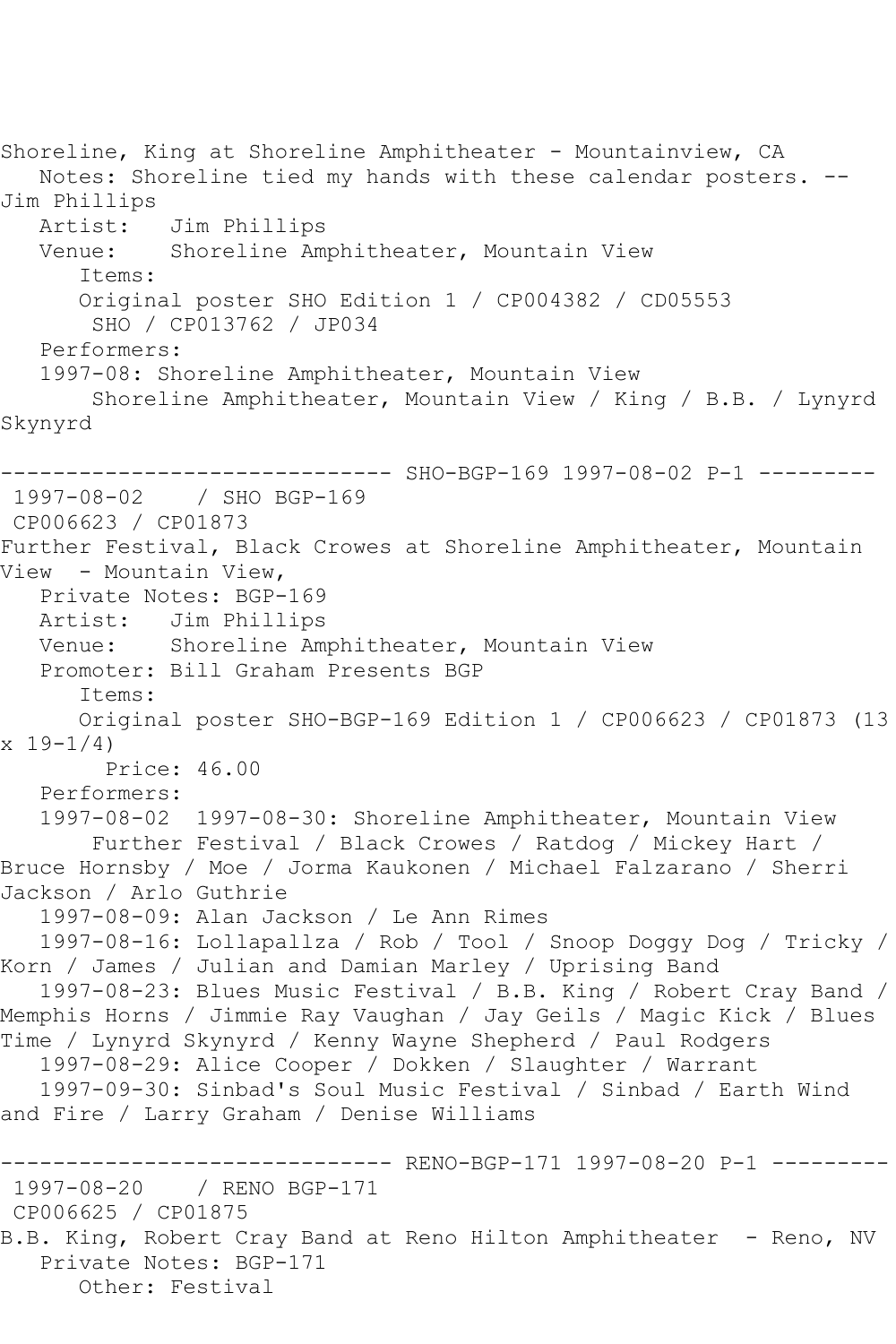Artist: Harry Rossit Venue: Reno Hilton Amphitheater Promoter: Bill Graham Presents BGP Items: Original poster RENO-BGP-171 Edition 1 / CP006625 / CP01875  $(13 \times 19 - 1/4)$  Price: 52.00 Performers: 1997-08-20: Reno Hilton Amphitheater Shoreline Amphitheater, Mountain View B.B. King / Robert Cray Band / Memphis Horns / Jimmie Ray Vaughan / J. Geils Band / Magic Dick / Bluestime / Ronnie Earl / Boradcasters 1997-08-23: Shoreline Amphitheater, Mountain View 1997-08-20: Concord Pavailion, Concord ------- SHO-BGP-174 1997-08-30 P-1 ---------1997-08-30 / SHO BGP-174 CP006628 / CP01878 Sinbad, Earth Wind and Fire at Shoreline Amphitheater - Mountainview, CA Private Notes: BGP-174 Artist: Arlene Owseichik -- Art Director Venue: Shoreline Amphitheater, Mountain View Promoter: Bill Graham Presents BGP Items: Original poster SHO-BGP-174 Edition 1 / CP006628 / CP01878 (13  $x 19-1/4$  Price: 46.00 Performers: 1997-08-30 1997-10-23: Shoreline Amphitheater, Mountain View Sinbad / Earth Wind and Fire / Teena Marie / Larry Graham / Graham Central Station 1997-09-06: Tracy Lawrence / Tracy Byrd 1997-09-13: Kamp Kome / Social Distortion / Violent Femmes / Sugar Ray 1997-09-14: Carlos Santana / Rusted Root 1997-09-15: Rage Against the Machine / Wu-Tang Clan / Atari Teenage Riot 1997-09-20: Huey Lewis and the News 1997-09-21: Counting Crows / Wallflowers / Gigolo Aunts 1997-09-26: Allman Brothers 1997-10-04: Hank Williams Jr. / Travis Tritt / Charlie Daniels Band / Jo Dee Messina 1997-10-16: Aerosmith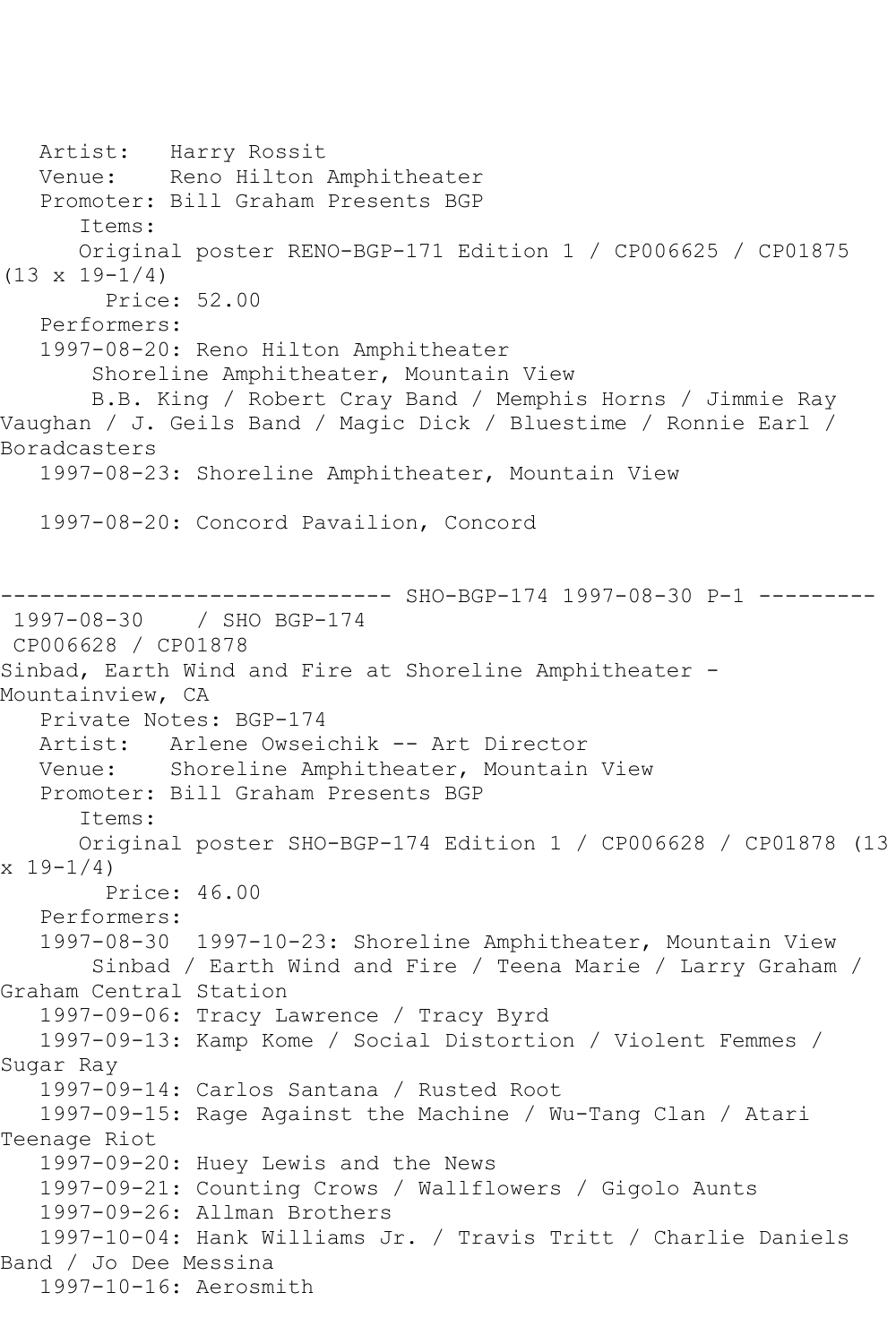1997-10-23: Jimmy Buffett / Coral Reefer Band ------------------------------ SHO-BGP ???? 1997-09- P-1 --------- 1997-09- / SHO BGP ???? CP004383 / CD05554 Shoreline, Santana at Shoreline Amphitheater - Mountainview, CA Private Notes: BGSE Artist: Jim Phillips Venue: Shoreline Amphitheater, Mountain View Items: Original poster SHO-BGP ???? Edition 1 / CP004383 / CD05554 (13 x 19) SHO-BGP ???? / CP013763 / JP035 SHO-BGP ???? / CP019129 / XB19970810 SHO-BGP ???? / NONE / XB1997081 Performers: 1997-09-: Shoreline Amphitheater, Mountain View Shoreline Amphitheater, Mountain View / Carlos Santana / Wallflowers ------------------------------ SHO-BGP-178-O 1997-10-16 P-1 -------- - 1997-10-16 / SHO BGP-178-O CP005844 / CP01093 Aerosmith, Johnny Lang at Shoreline Amphitheater - Mountainview, CA Notes: Oversize Private Notes: BGP-178-O Artist: Isabelle Samaras Venue: Shoreline Amphitheater, Mountain View Promoter: Bill Graham Presents BGP Items: Original poster SHO-BGP-178-O Edition 1 / CP005844 / CP01093 (24 x 30) Price: 158.00 Performers: 1997-10-16: Shoreline Amphitheater, Mountain View Aerosmith / Johnny Lang 1997-10-20: Concord Pavailion, Concord 1997-10-22: Key Arena, Seattle 1997-10-24: Portland Rose Garden ------------------------------ SHO-BGP-179-O 1997-10-23 P-1 -------- -

```
1997-10-23 / SHO BGP-179-O
```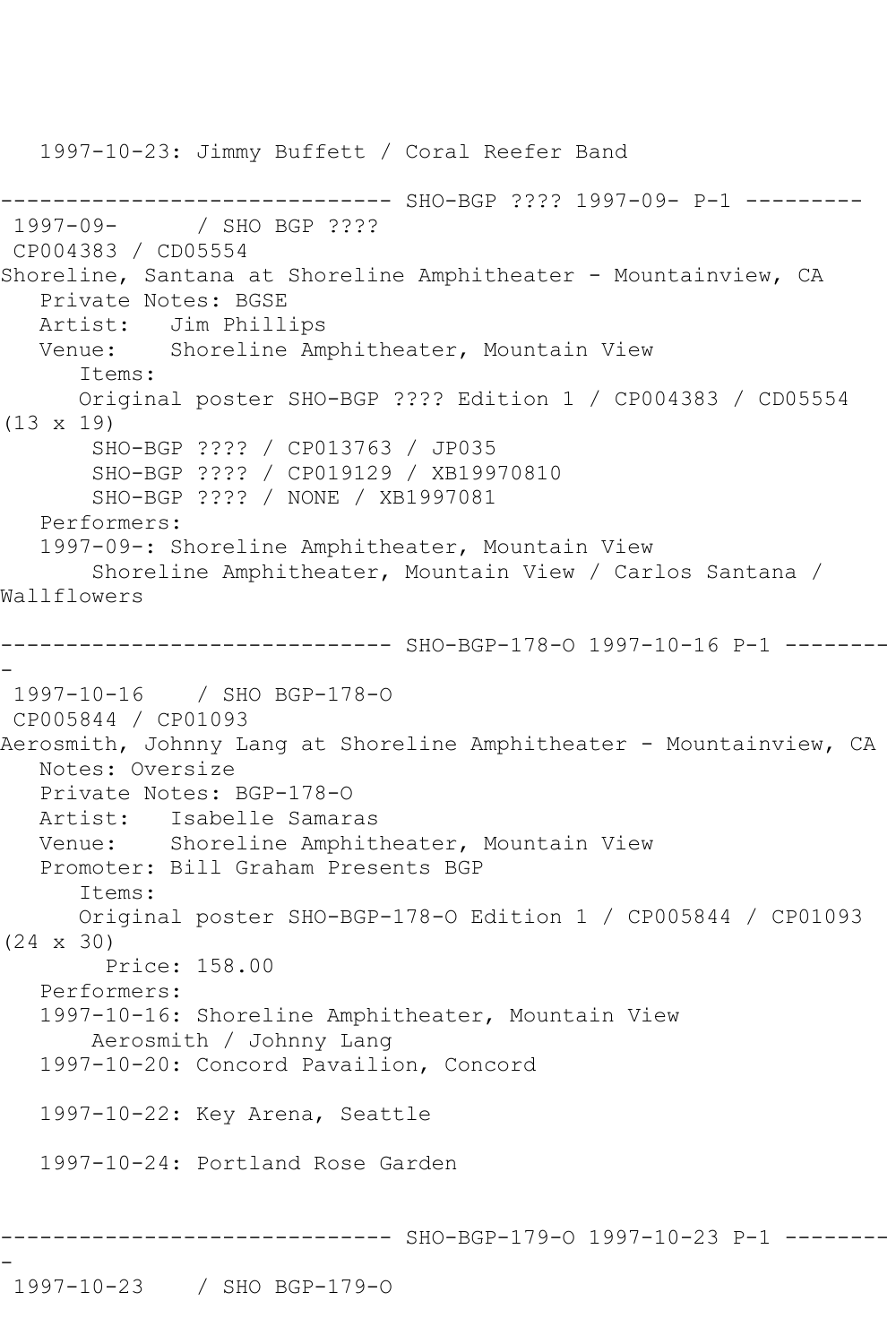```
CP005841 / CP01090
Buffet, Jimmy Buffett and the Coral Reefer Band at Shoreline 
Amphitheater - Mountainview, CA
   Notes: Oversize
   Private Notes: BGP-179-O
   Artist: Christopher Peterson
   Venue: Shoreline Amphitheater, Mountain View
   Promoter: Bill Graham Presents BGP
       Items:
      Original poster SHO-BGP-179-O Edition 1 / CP005841 / CP01090 
(19-3/4 \times 26-1/4) Price: 90.00
   Performers:
   1997-10-23: Shoreline Amphitheater, Mountain View
        Buffet / Jimmy Buffett
            ------------------------------ SHO-BGP-195-O 1998-06-23 P-1 --------
-
1998-06-23 / SHO BGP-195-O
CP005839 / CP01088
Lilith Fair, Sarah McLachlan at Shoreline Amphitheater -
Mountainview, CA
   Notes: Oversize
   Private Notes: BGP-195-O
      Other: Festival
   Artist: Michelle Casciolo
   Venue: Shoreline Amphitheater, Mountain View
   Promoter: Bill Graham Presents BGP
       Items:
      Original poster SHO-BGP-195-O Edition 1 / CP005839 / CP01088 
(20 x 30)
        Price: 90.00
   Performers:
   1998-06-23 1998-06-24: Shoreline Amphitheater, Mountain View
        Lilith Fair / Sarah McLachlan / Natalie Merchant / Indigo 
Girls / Me'shell Ndegeocello / K's Chice / Billie Myers / Lhasa / 
Tara Mackan / Autour De Lucie / Noelle Hampton / Beth Lisick Ordeal 
/ Erykah Badu
------------------------------ SHO-BGP-197-O 1998-08-13 P-1 --------
-
1998-08-13 / SHO BGP-197-O
CP005826 / CP01075
Spice Girls at Shoreline Amphitheater - Mountainview, CA
   Notes: Oversize
   Private Notes: BGP-197-O
   Artist: Jason Mecier
```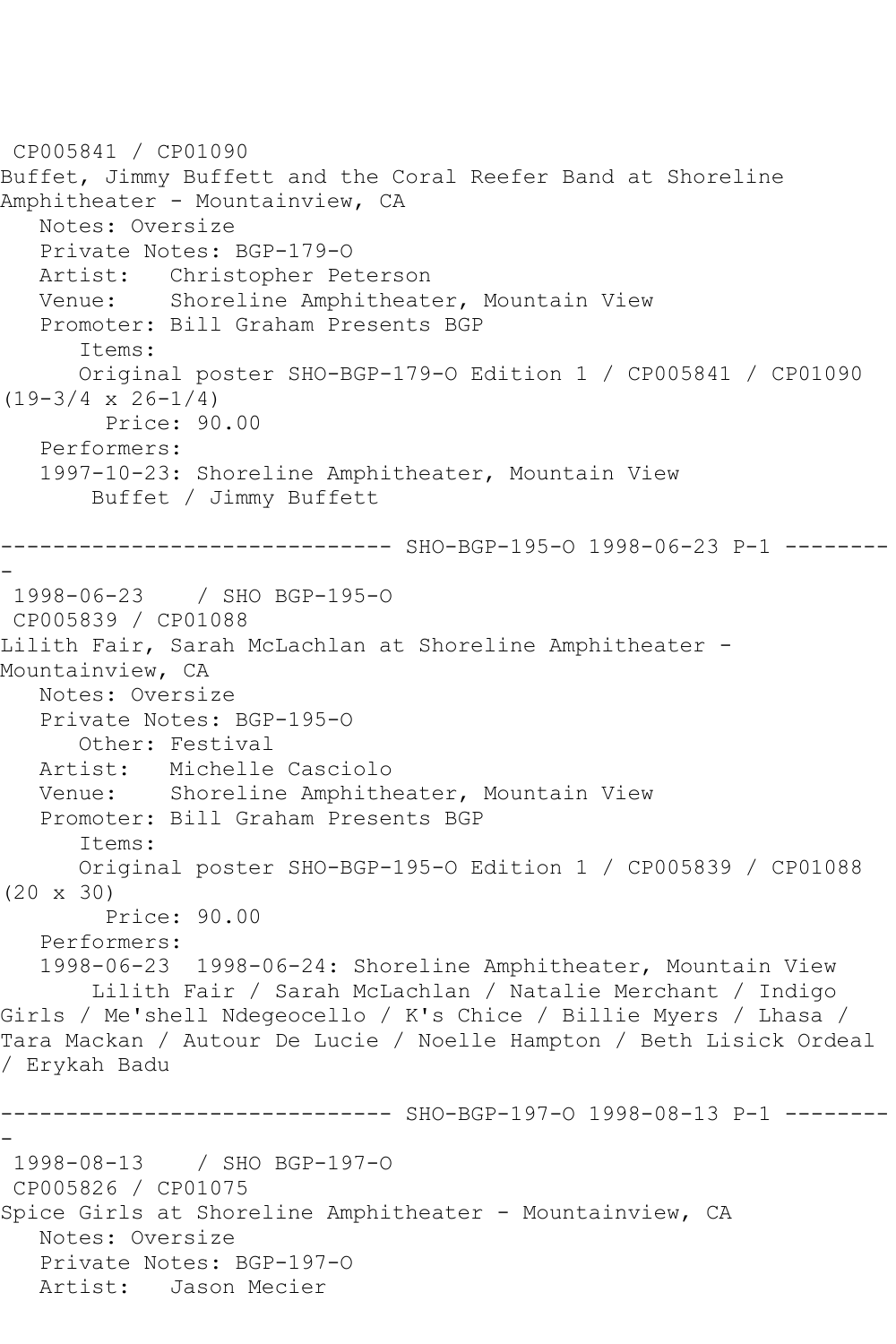Venue: Shoreline Amphitheater, Mountain View Promoter: Bill Graham Presents BGP Items: Original poster SHO-BGP-197-O Edition 1 / CP005826 / CP01075 (22 x 29) Price: 158.00 Performers: 1998-08-13: Shoreline Amphitheater, Mountain View Spice Girls ------------------------------ SHO-BGP-200 1998-09-11 P-1 --------- 1998-09-11 / SHO BGP-200 CP006486 / CP01736 Jimmy Page, Robert Plant at Shoreline Amphitheater - Mountainview, CA Private Notes: BGP-200 Event: Zoso Artist: Rex Ray Venue: Shoreline Amphitheater, Mountain View Promoter: Bill Graham Presents BGP Items: Original poster SHO-BGP-200 Edition 1 / CP006486 / CP01736 (13  $x 19-1/4$  Price: 132.00 Performers: 1998-09-11: Shoreline Amphitheater, Mountain View Jimmy Page / Robert Plant -------------- SAVA 1999-01-29 P-1 ---------1999-01-29 / SAVA CP019166 / XB19990129 Rolling Stones, Kool and the Gang at Sacramento Valley Amphitheater - Sacramento, CA<br>Venue: Sac Sacramento Valley Amphitheater Items: Original poster SAVA Edition 1 / CP019166 / XB19990129 SAVA / NONE / XB1999012 Performers: 1999-01-29: Sacramento Valley Amphitheater Rolling Stones / Kool and the Gang / Village Idiots / Bobby Slayton ------------------------------ SHO-BGP-216 1999-08-13 P-1 --------- 1999-08-13 / SHO BGP-216 CP005451 / CP00700 R.E.M., Mercury Rev at Shoreline Amphitheater, Mountain View - Mountain View,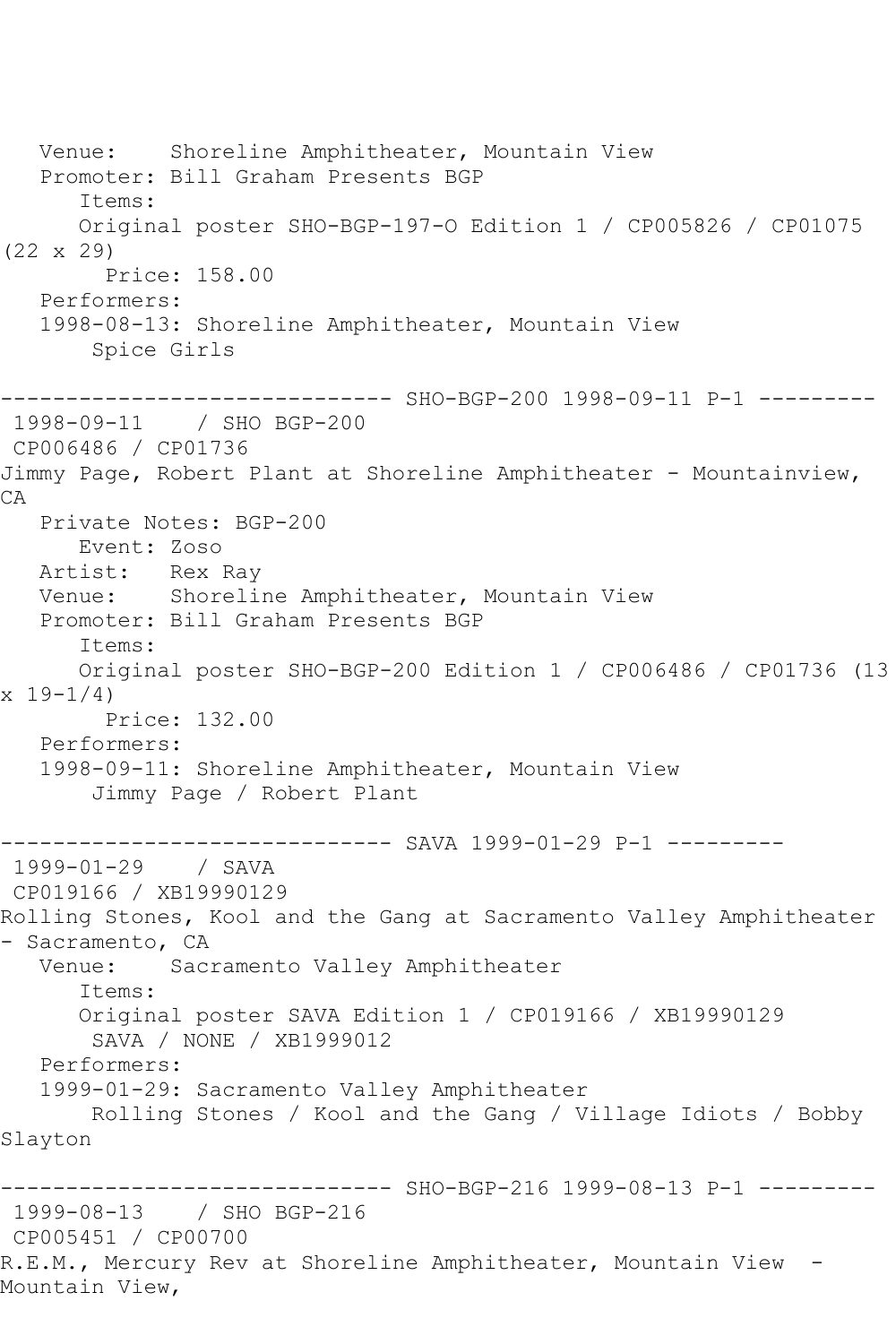Private Notes: BGP-216 Artist: Rex Ray Venue: Shoreline Amphitheater, Mountain View Promoter: Bill Graham Presents BGP Items: Original poster SHO-BGP-216 Edition 1 / CP005451 / CP00700 (13  $x 19-1/4$  Price: 69.00 Performers: 1999-08-13: Shoreline Amphitheater, Mountain View R.E.M. / Mercury Rev ------------------------------ RENO-BGP-218-O 1999-08-24 P-1 ------- -- 1999-08-24 / RENO BGP-218-O CP005885 / CP01134 Tom Petty and the Heartbreakers, Blind Boys of Alabama at Reno Hilton Amphitheater Notes: Oversize Private Notes: BGP-218-O Artist: Randy Chavez Venue: Reno Hilton Amphitheater Promoter: Bill Graham Presents BGP Items: Original poster RENO-BGP-218-O Edition 1 / CP005885 / CP01134 (21 x 31) Price: 105.00 Performers: 1999-08-24: Reno Hilton Amphitheater Tom Petty 1999-08-27 1999-08-28: E-Center, Salt Lake Tom Petty / Blind Boys of Alabama 1999-08-25: Shoreline Amphitheater, Mountain View Tom Petty / Los Lobos 1999-08-30: Arco Arena Tom Petty 1999-09-01: Portland Rose Garden Tom Petty 1999-09-13 1999-09-14: Red Rocks Amphitheater, Denver Tom Petty --------- SHO 1999-09-16 P-1 ---------1999-09-16 / SHO CP019176 / XB19990916 Phish at Shoreline Amphitheater - Mountainview, CA Venue: Shoreline Amphitheater, Mountain View Items: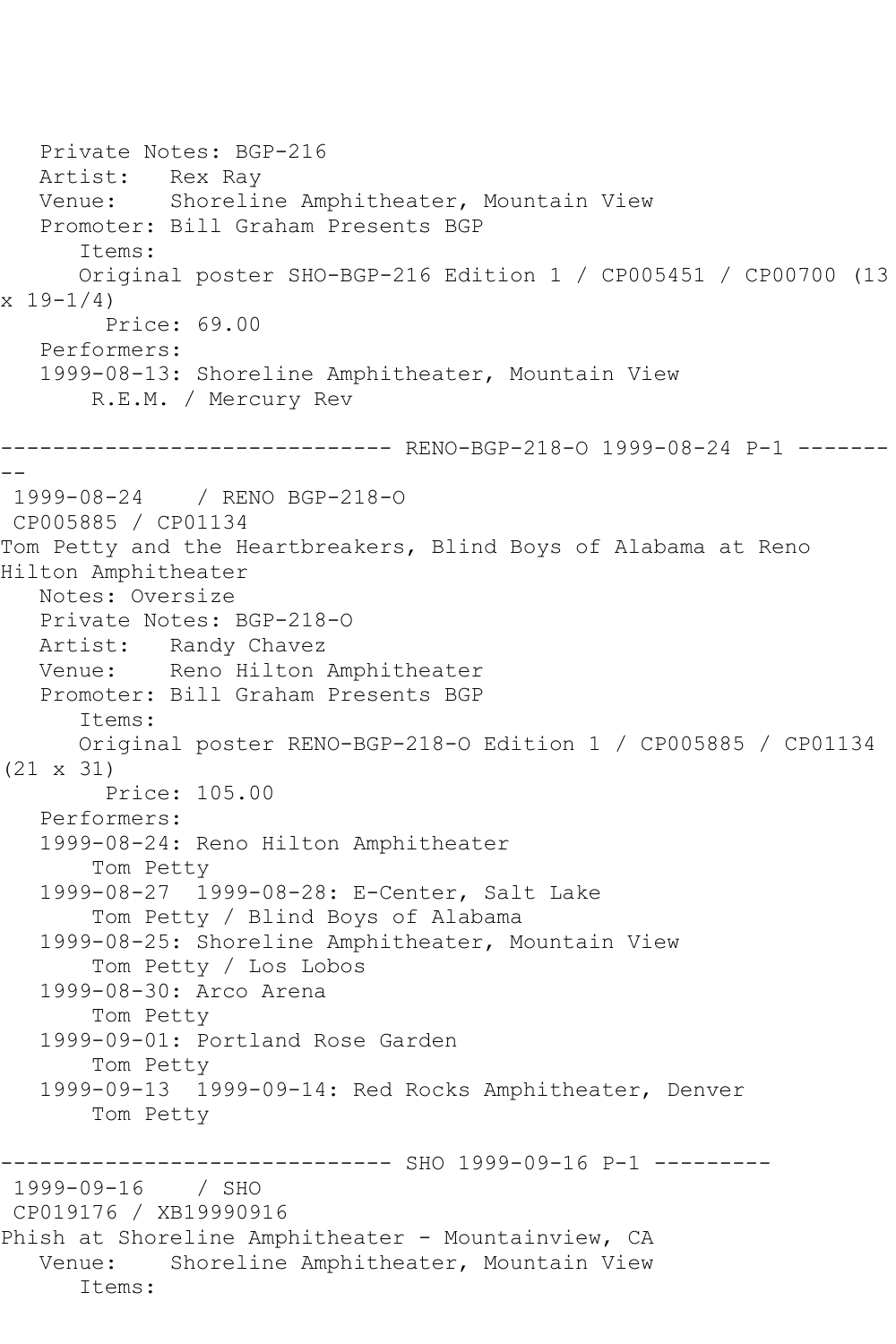Original poster SHO Edition 1 / CP019176 / XB19990916 SHO / NONE / XB1999091 Performers: 1999-09-16: Shoreline Amphitheater, Mountain View Phish ------------------------------ CPV 19zz-08-11 P-1 --------- 19zz-08-11 / CPV CP015085 / ME0232 20th Anniversary Tour Allman Brothers Series: 20th Anniversary Event: 20th Anniversary Tour Venue: Concord Pavailion, Concord Promoter: Bill Graham Presents Items: Original poster CPV Edition 1 / CP015085 / ME0232 Performers: 19zz-08-10: Concord Pavailion, Concord Allman Brothers / Gregg Allman Band / Dickey Betts / Jaimoe / Butch Trucks / Warren Haines / Johnny Neal / Allen Woody 19zz-08-11: Shoreline Amphitheater, Mountain View 19zz-08-12: Cal Expo Amphitheater, Sacramento ------------------------------ SHO 19zz-09-01 P-1 --------- 19zz-09-01 / SHO CP015179 / ME0326 Jerry Garcia, Los Lobos at Shoreline Amphitheater - Mountainview, CA Venue: Shoreline Amphitheater, Mountain View Promoter: Bill Graham Presents Items: Original poster SHO Edition 1 / CP015179 / ME0326 Performers: 19zz-09-01: Shoreline Amphitheater, Mountain View Jerry Garcia / Los Lobos ------------------------------ PEPD-BGP-247-O 2000-09-28 P-1 ------- -- 2000-09-28 / PEPD BGP-247-O CP005772 / CP01021 Santana, Everlast at Pepsi Center, Denver Private Notes: BGP-247-O Artist: Frank Wiedemann Venue: Pepsi Center, Denver Promoter: Bill Graham Presents BGP Items: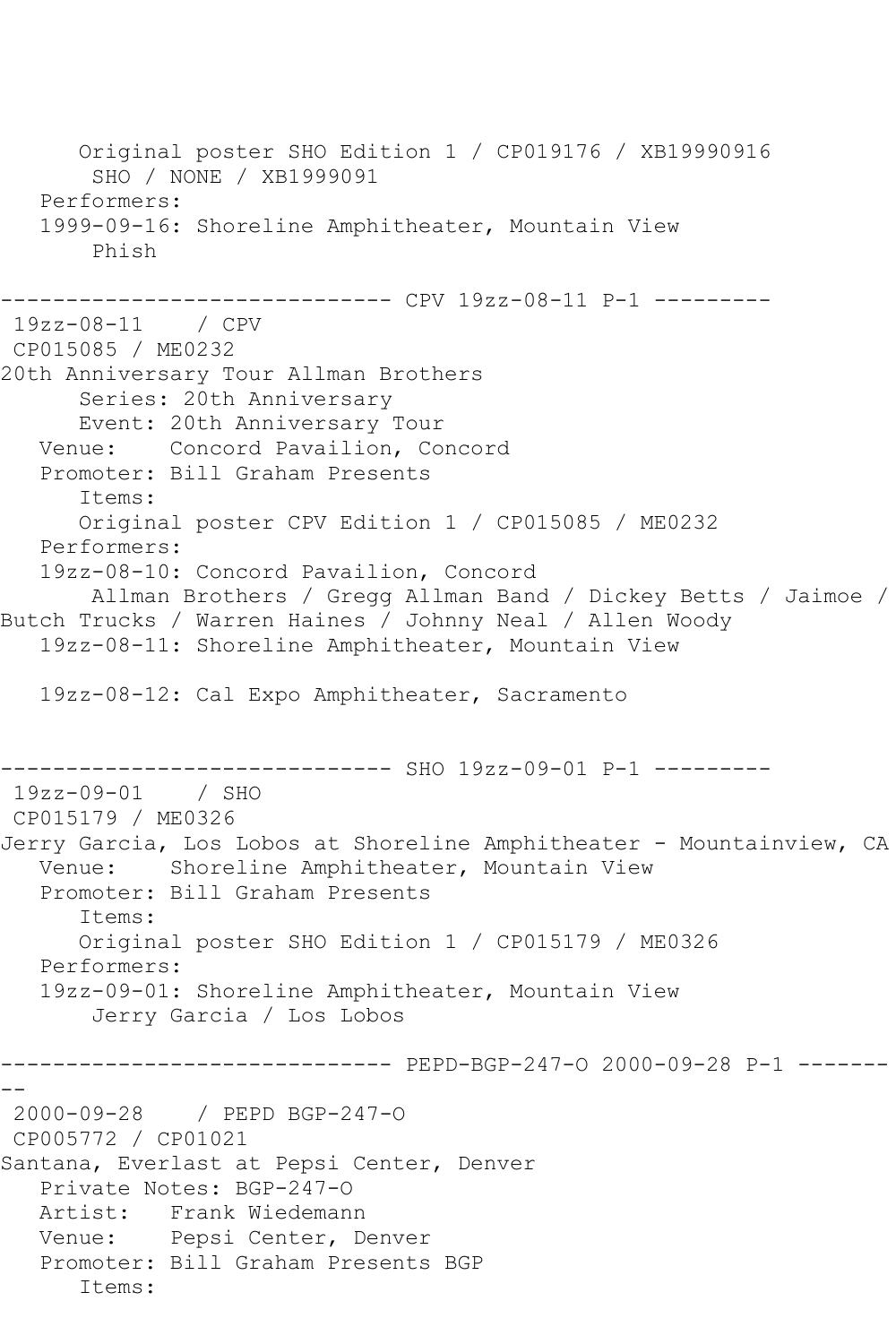Original poster PEPD-BGP-247-O Edition 1 / CP005772 / CP01021 (20 x 30) Price: 105.00 Performers: 2000-09-28: Pepsi Center, Denver Carlos Santana / Everlast 2000-10-20 2000-10-21: Shoreline Amphitheater, Mountain View 2000-10-22: Sacramento Valley Amphitheater 2000-10-24: Rose Garden, Portland 2000-10-28: Chronicle Pavilion ---------- SAVA 2000-10-20 P-1 ---------2000-10-20 / SAVA CP019211 / XB20001030 Pearl Jam, Supergrass at Sacramento Valley Amphitheater -Sacramento, CA Venue: Sacramento Valley Amphitheater Items: Original poster SAVA Edition 1 / CP019211 / XB20001030 SAVA / NONE / XB2000103 Performers: 2000-10-20: Sacramento Valley Amphitheater Pearl Jam / Supergrass ------------------------------ MGM-BGP-248-O 2000-10-22 P-1 -------- - 2000-10-22 / MGM BGP-248-O CP005773 / CP01022 Pearl Jam, Supergrass at MGM Grand Arena - Sacramento, CA Private Notes: BGP-248-O Artist: Rex Ray Venue: MGM Grand Arena Promoter: Bill Graham Presents BGP Items: Original poster MGM-BGP-248-O Edition 1 / CP005773 / CP01022 (21-1/2 x 32) Price: 158.00 Performers: 2000-10-22: MGM Grand Arena Pearl Jam / Supergrass 2000-10-30: Sacramento Valley Amphitheater 2000-10-31: Shoreline Amphitheater, Mountain View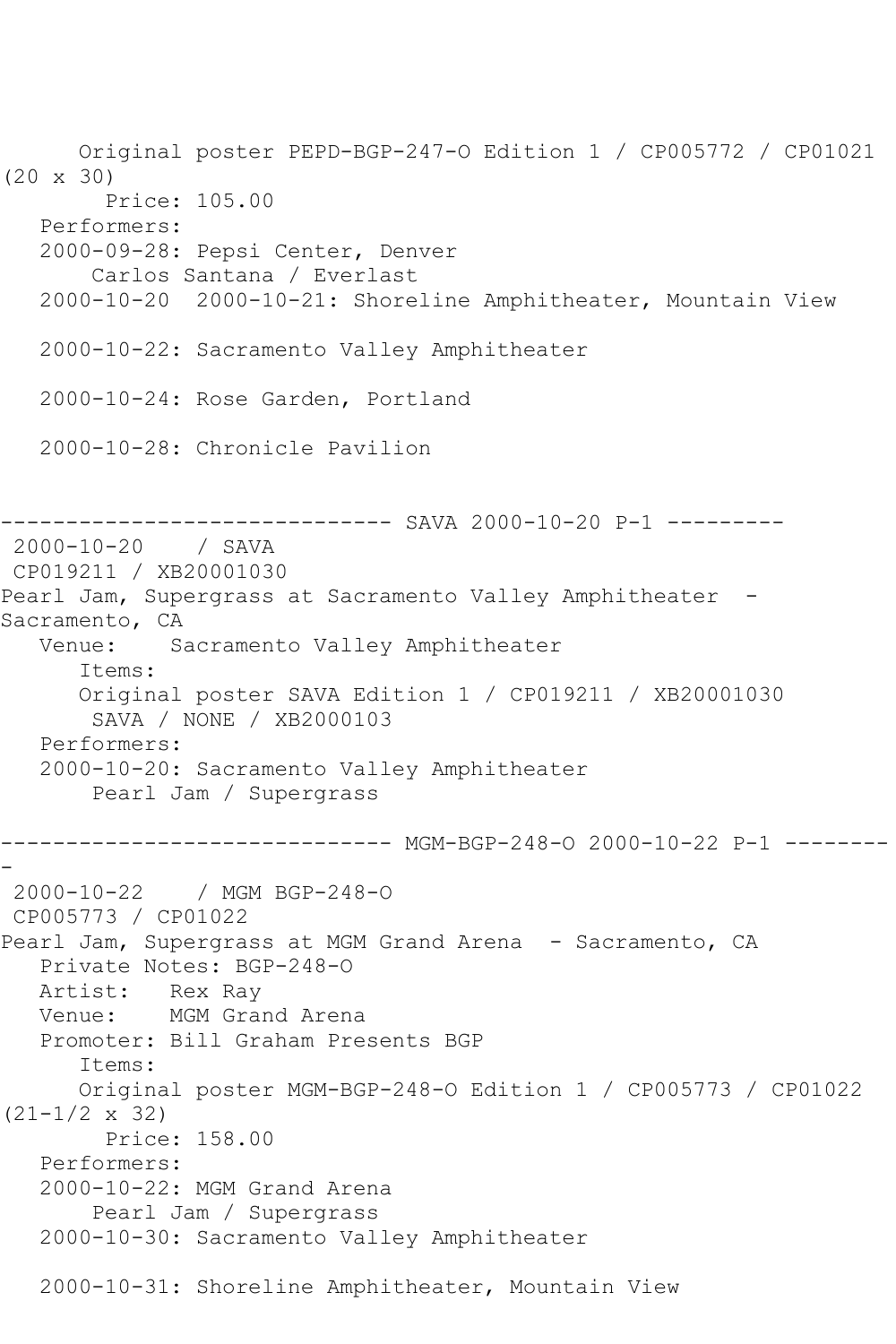```
 2000-11-02: Portland Rose Garden
    2000-11-03: Idaho Center, Nampa ID
------------------------------ SHO 2000-10-28 P ---------
2000-10-28 / SHO 
CP030202 / NM10151
14th Annual Bridge School Benefit, Neil Young at Shoreline<br>Artist: Beck
  Artist:<br>Venue:
            Shoreline Amphitheater, Mountain View
       Items:
       Original poster SHO / CP030202 / NM10151 (13 x 19)
   Performers:
    2000-10-28 2000-10-29: Shoreline Amphitheater, Mountain View
        Neil Young / Tom Petty / Dave Matthews band / Red Hot Chili 
Peppers / / Foo Fighters
------------------------------ SHO-BGP-263 2001-06-27 P ---------
2001-06-27 / SHO BGP-263
CP009053 / CP06208
Radiohead, Beta Band at Shoreline Amphitheater - Mountainview, CA
    Private Notes: BGP-263
  Artist: Rex Ray<br>Venue: Shoreli
            Shoreline Amphitheater, Mountain View
   Promoter: Bill Graham BGP-CC
       Items:
       Original poster SHO-BGP-263 / CP009053 / CP06208 (13 x 19-1/4)
         Price: 158.00
   Performers:
   2001-06-27: Shoreline Amphitheater, Mountain View
        Radiohead / Beta Band
                     ---------- SHO 2001-10-20 P ---------
2001-10-20 / SHO 
CP030092 / NM10041
15th Annual Bridge School Benefit at Shorline AmpiTheater
   Venue: Shoreline Amphitheater, Mountain View
    Promoter: Bill Graham Presents
       Items:
       Original poster SHO / CP030092 / NM10041 (13 x 19)
   Performers:
    2001-10-20 2001-10-21: Shoreline Amphitheater, Mountain View
        Neil Young / Dave Matthews band / Pearl Jam / R.E.M. / Tracy 
Chapman / Ben Harper / Jill Sobule
```